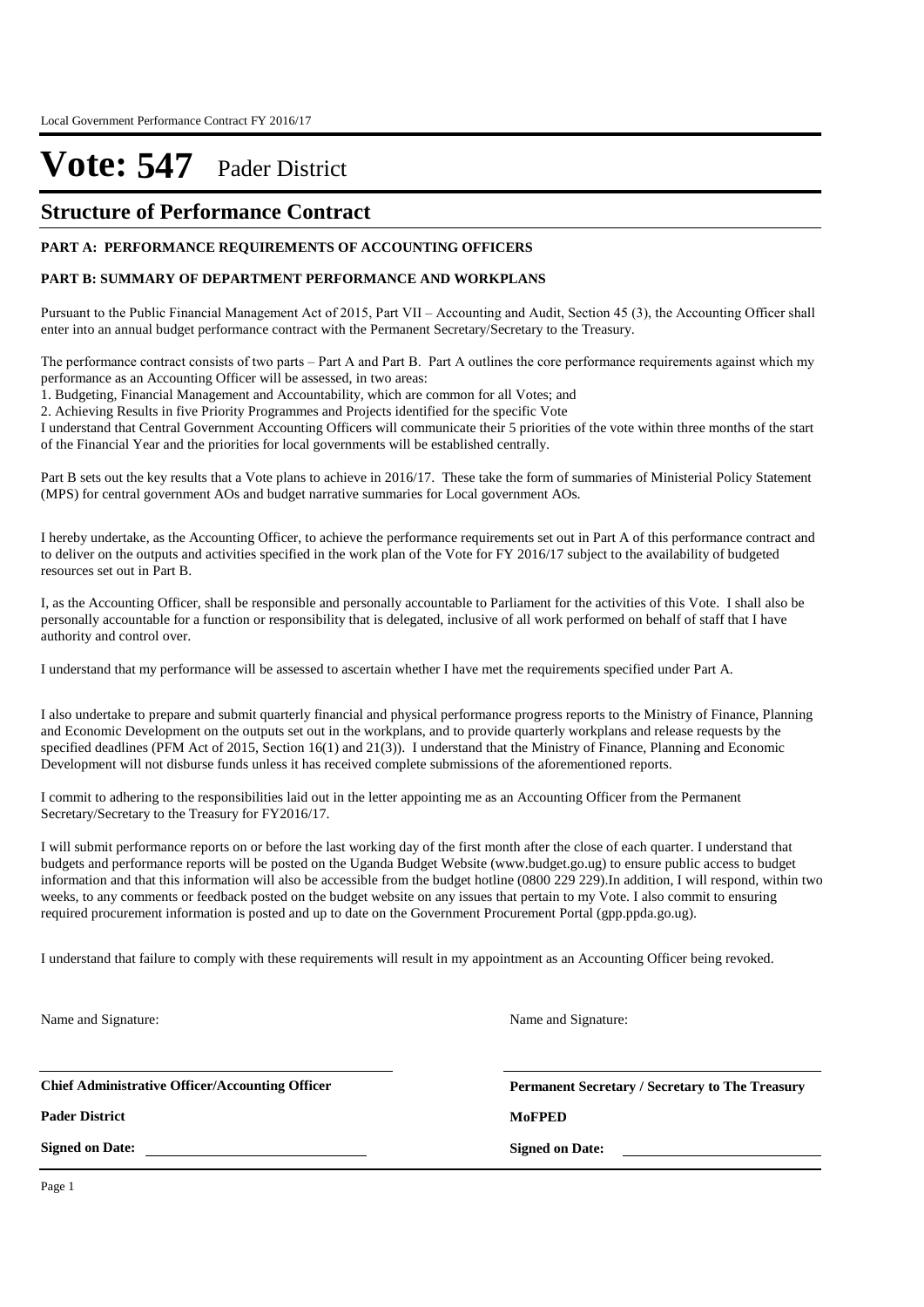#### **PART A: PERFORMANCE REQUIREMENTS OF ACCOUNTING OFFICERS**

Part A outlines the core performance requirements against which my performance as an Accounting Officer will be assessed, in two areas:

- 1. Budgeting, Financial Management and Accountability, which are common for all Votes; and
- 2. Achieving Results in five Priority Programmes and Projects identified for the specific Vote

#### **PERFORMANCE AREA #1: Budgeting, Financial Management and Accountability**

Preamble: All Accounting Officers are expected to perform their job responsibilities in accordance with the Public Finance Management (PFM) Act 2015 and the Public Procurement and Disposal Act (PPDA) 2003 along with the Constitution and other laws that govern the Republic of Uganda.

Accounting officers will be required to perform and their performance will be assessed annually in the following areas:

1.1 Adherence to Budget Requirements: Adherence to key budget requirements specified by MoFPED in the various Circulars during budget preparation. For local governments, this also includes adherence to budget requirements agreed between local governments and the ministries responsible for sector conditional and unconditional grants and the Discretionary Development Equalisation Grants.

1.2 Complete and timely submission of budget documents: Sector Budget Framework Paper, Ministerial Policy Statement, annual workplan, detailed budget estimates, annual cashflow plan, annual recruitment plan, annual procurement plans, accounting warrants and annual procurement plans that are submitted on time in accordance with the designated due date

1.3 Open and Transparent Procurement: Annual procurement plans and required information on tender prepared and posted on the PPDA procurement portal.

1.4 Prompt Processing of Payments: Monthly salaries, wages, invoices, certificates and pensions on time in accordance with the designated due date.

1.5 Implementing the Budget as Planned: Adherence to the annual budget and work plan and associated budget requirements for the financial year; adherence to the annual cash flow plan; and no new arrears incurred by the Vote

1.6 Complete and timely submission of reports: Annual and half yearly accounts and quarterly performance reports prepared in accordance with the designated due date

1.7 Transparency, Monitoring and Follow up: Quarterly monitoring activities undertaken by the vote and reports published; follow up actions taken and documented on the budget website; list of staff on payroll and pension recipients published on the budget website.

1.8 Internal and External Audit Follow up: Actions are planned and taken in response to the recommendations of the Audit Committee and Public Accounts Committee.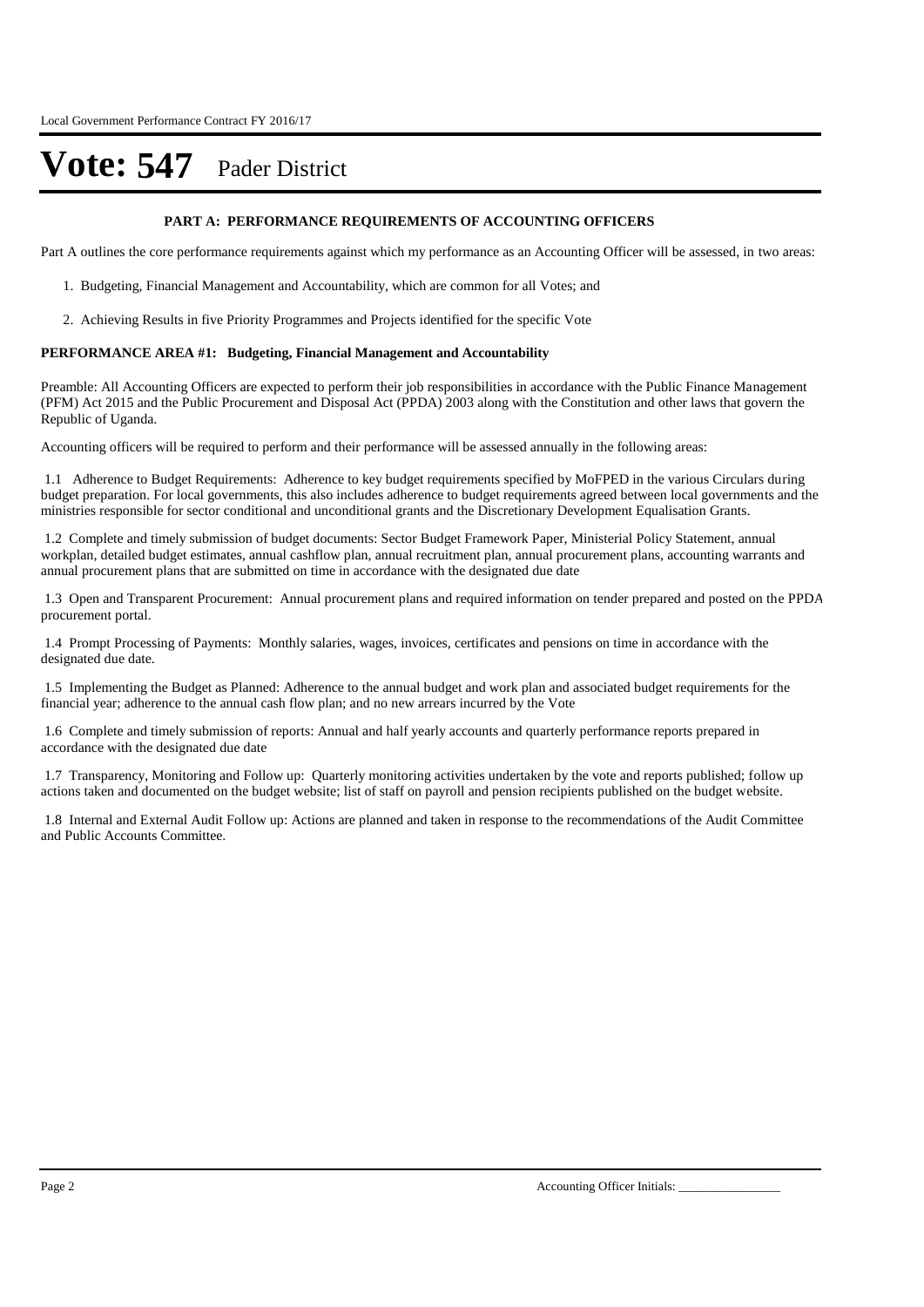#### **PERFORMANCE AREA #2: Achieving Results in Priority Projects and Programs**

Preamble: Accounting Officers are held accountable and are expected to oversee the implementation and delivery of physical outputs of all projects and programs regardless of their stage and/or status. An Accounting Officer's performance in the planning and implementation of five priority Programmes and projects will be assessed

Central Government Accounting Officers must identify and specify five priority programmes (recurrent) or major infrastructure projects (capital development) for their individual Votes and list them at the beginning of this Performance Contract. The top 5 projects, whether projects or programs, should be the ones that contribute significantly to the achievement of sectoral or national goals. They should be selected on the basis of their size and/or policy priority.

It is critically important for AOs to track the performance of these Projects/programmes and ensure they are managed effectively.

For each priority Programme or Project, Accounting Officers will be assessed on performance in the following areas:

2.1 Alignment of plans with Policy: The alignment of priority Programmes and Projects workplans with vote, sectoral and national strategies (NDP).

2.2 Achievement of planned results: The extent to which annual key performance indicators and targets are achieved for key projects and/or programs

2.3 Timely and Predictable Implementation: The consistency of actual expenditures with budgeted cash flow and procurement plans; the degree to which results are achieved within budget and without cost overruns

2.4 Procurement and Project Management: Adherence to all aspects of the PPDA Act and Regulations for procurements relating to priority Programme/Project expenditure.

2.5 Monitoring & Follow Up: The adequacy and timeliness of information on priority Programmes and Projects in vote quarterly monitoring and evaluation reports; follow up on performance issues identified relating to the Programme/Project identified via monitoring, inspection, audit and feedback processes.

#### **NOTE:**

Accounting Officers' performance will be assessed annually. MoFPED will distribute compliance and assessment tools to Accounting Officers within three months of the start of the financial year. These tools will set out how Accounting Officers can comply with performance requirements and how they will be assessed.

National priorities for Local Governments will be identified centrally in consultation with the Local Government Associations, Office of the Prime Minister, National Planning Authority and Ministry of Local Government.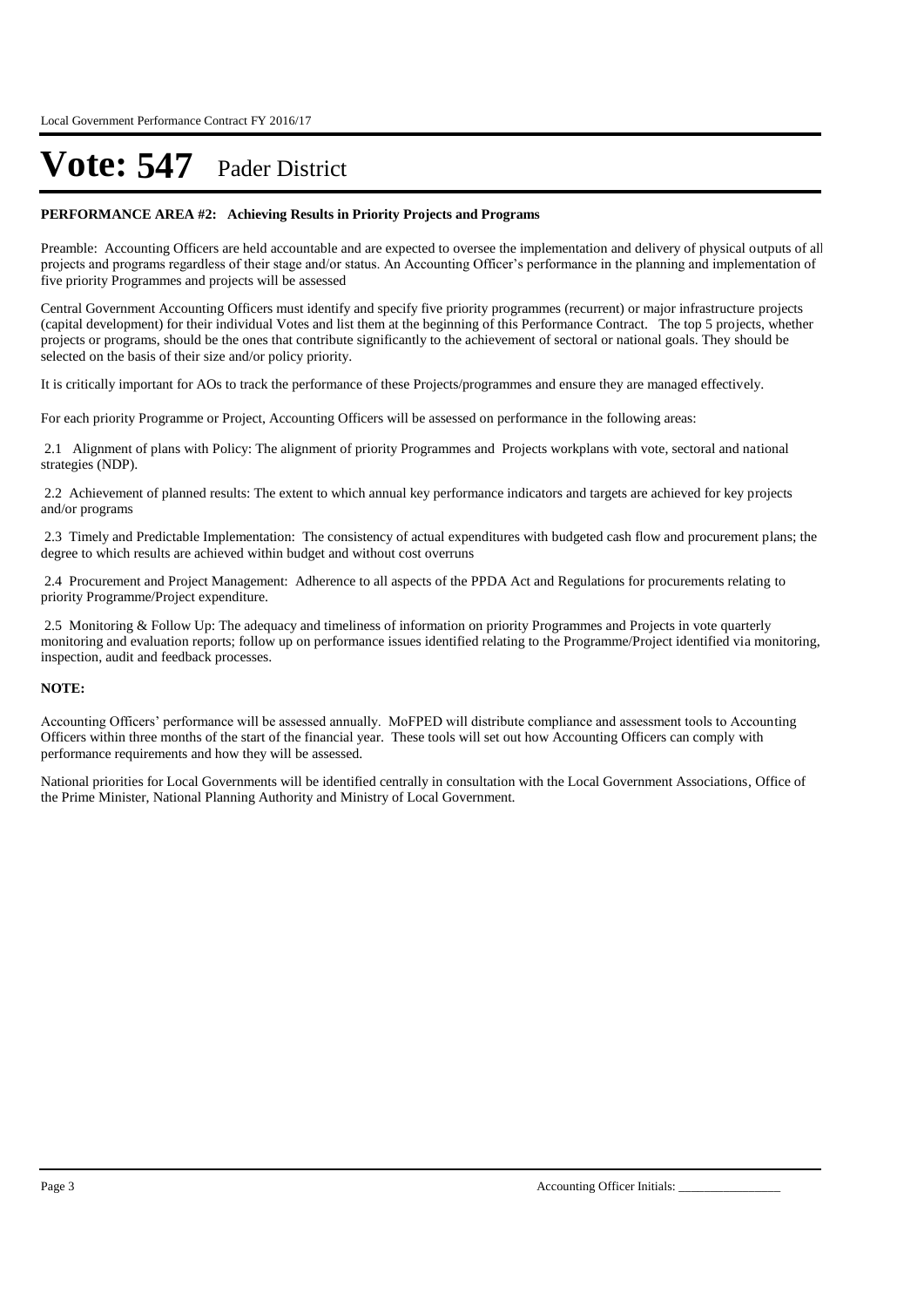### **PART B: SUMMARY OF DEPARTMENT PERFORMANCE AND WORKPLANS**

### **Executive Summary**

### **Revenue Performance and Plans**

|                                        | 2015/16                | 2016/17                                |                        |
|----------------------------------------|------------------------|----------------------------------------|------------------------|
| UShs $000's$                           | <b>Approved Budget</b> | <b>Receipts by End</b><br><b>March</b> | <b>Approved Budget</b> |
| 1. Locally Raised Revenues             | 737.786                | 34,949                                 | 697,129                |
| 2a. Discretionary Government Transfers | 2,313,590              | 2,765,386                              | 3,927,763              |
| 2b. Conditional Government Transfers   | 14,031,099             | 10,074,752                             | 13,447,869             |
| 2c. Other Government Transfers         | 3,844,500              | 1,800,908                              | 1,643,276              |
| 3. Local Development Grant             |                        | 580,195                                | $\overline{0}$         |
| 4. Donor Funding                       | 1,322,630              | 667,970                                | 1,372,203              |
| <b>Total Revenues</b>                  | 22,249,605             | 15,924,160                             | 21,088,240             |

#### *Planned Revenues for 2016/17*

Pader District Local Government expects to spend a total of UGX 21,088,240,000 in a number of intervention programs through various departments in the Financial Year 2016/17. This is 6.9% lower than the planned revenues in the approved budget of Financial Year 2015/16. The decrease is as a result of unspent balances removed from this FY Budget, non inclusion of other government transfers and donors, whose IPFs were not yet received at the time of preparing this draft budget in the district.

#### **Expenditure Performance and Plans**

|                            | 2015/16                |                                                        | 2016/17                |  |
|----------------------------|------------------------|--------------------------------------------------------|------------------------|--|
| UShs $000's$               | <b>Approved Budget</b> | <b>Actual</b><br><b>Expenditure by</b><br>end of March | <b>Approved Budget</b> |  |
| 1a Administration          | 2,288,622              | 972,646                                                | 2,916,520              |  |
| 2 Finance                  | 362,776                | 177,409                                                | 251,958                |  |
| 3 Statutory Bodies         | 821,799                | 387,272                                                | 523,904                |  |
| 4 Production and Marketing | 555,758                | 199,103                                                | 552,732                |  |
| 5 Health                   | 2,890,779              | 2,599,179                                              | 3,842,481              |  |
| 6 Education                | 9,736,588              | 5,908,544                                              | 9,064,053              |  |
| 7a Roads and Engineering   | 1,805,210              | 477,424                                                | 1,483,977              |  |
| 7b Water                   | 1,066,258              | 384,139                                                | 737,298                |  |
| 8 Natural Resources        | 192,572                | 99,796                                                 | 184,034                |  |
| 9 Community Based Services | 2,266,137              | 493,618                                                | 1,287,773              |  |
| 10 Planning                | 228,387                | 125,570                                                | 181,315                |  |
| 11 Internal Audit          | 34,718                 | 27,853                                                 | 62,195                 |  |
| <b>Grand Total</b>         | 22,249,605             | 11,852,555                                             | 21,088,240             |  |
| Wage Rec't:                | 8,280,520              | 6,741,919                                              | 10,568,294             |  |
| Non Wage Rec't:            | 6,943,729              | 3,106,293                                              | 4,716,004              |  |
| Domestic Dev't             | 5,702,726              | 1,445,326                                              | 4,431,739              |  |
| Donor Dev't                | 1,322,630              | 559,017                                                | 1,372,203              |  |

#### *Planned Expenditures for 2016/17*

Out of the UGX 21,088,240,000= appropiated in the 2016-17 priority areas, the district intends to spend a pigger propotion in the construction of classrooms, staff accomodations and drainable latrines (34% of PRDP) as agreed in the budget conference so as to improve teachers' accomodation and reduce on absenteism. Resources will also be spent on fixing road bottlenecks in sub counties under community roads, Complete the construction of three sub county offices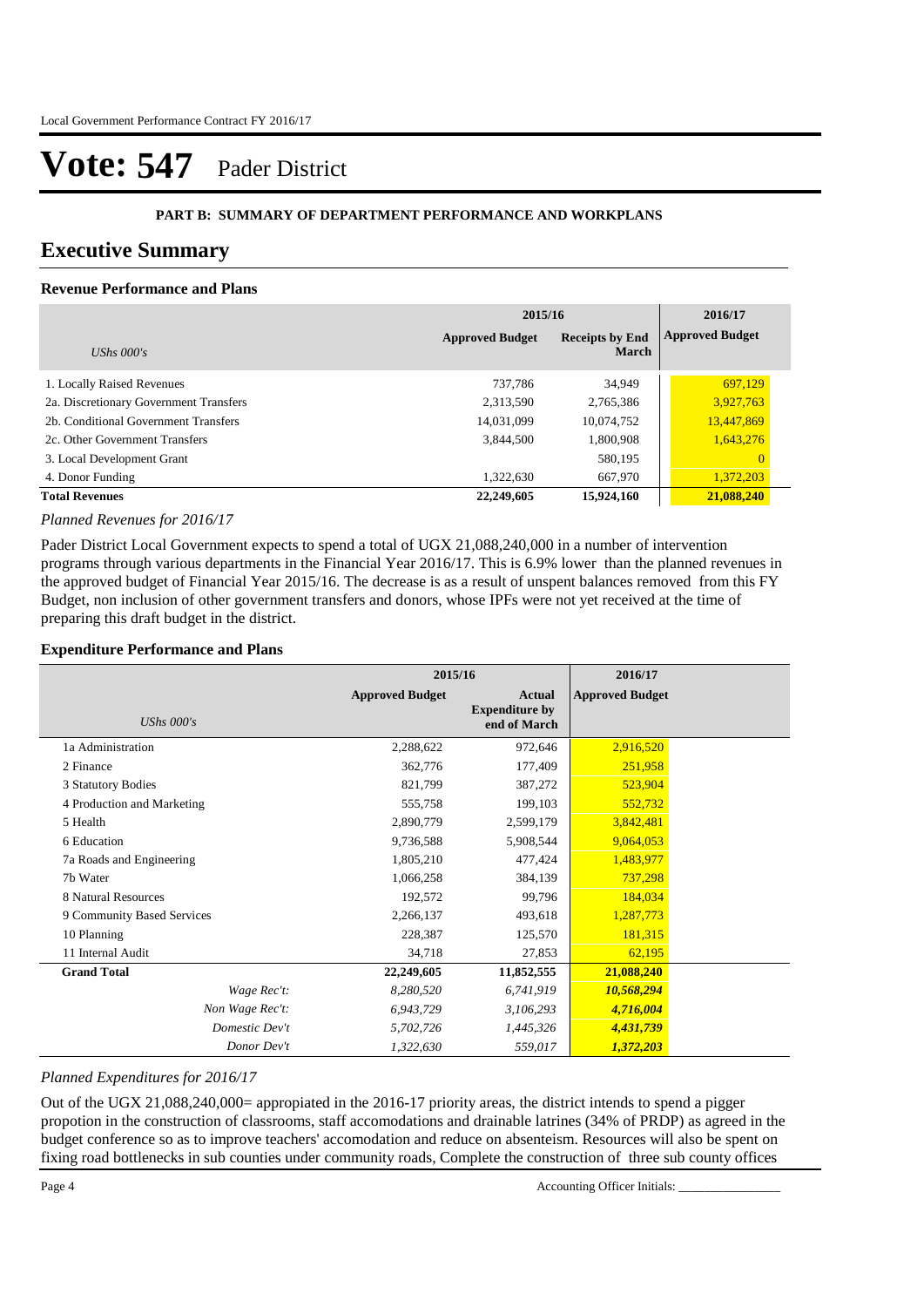### **Executive Summary**

of Ogom,Latanya and Angagura as sp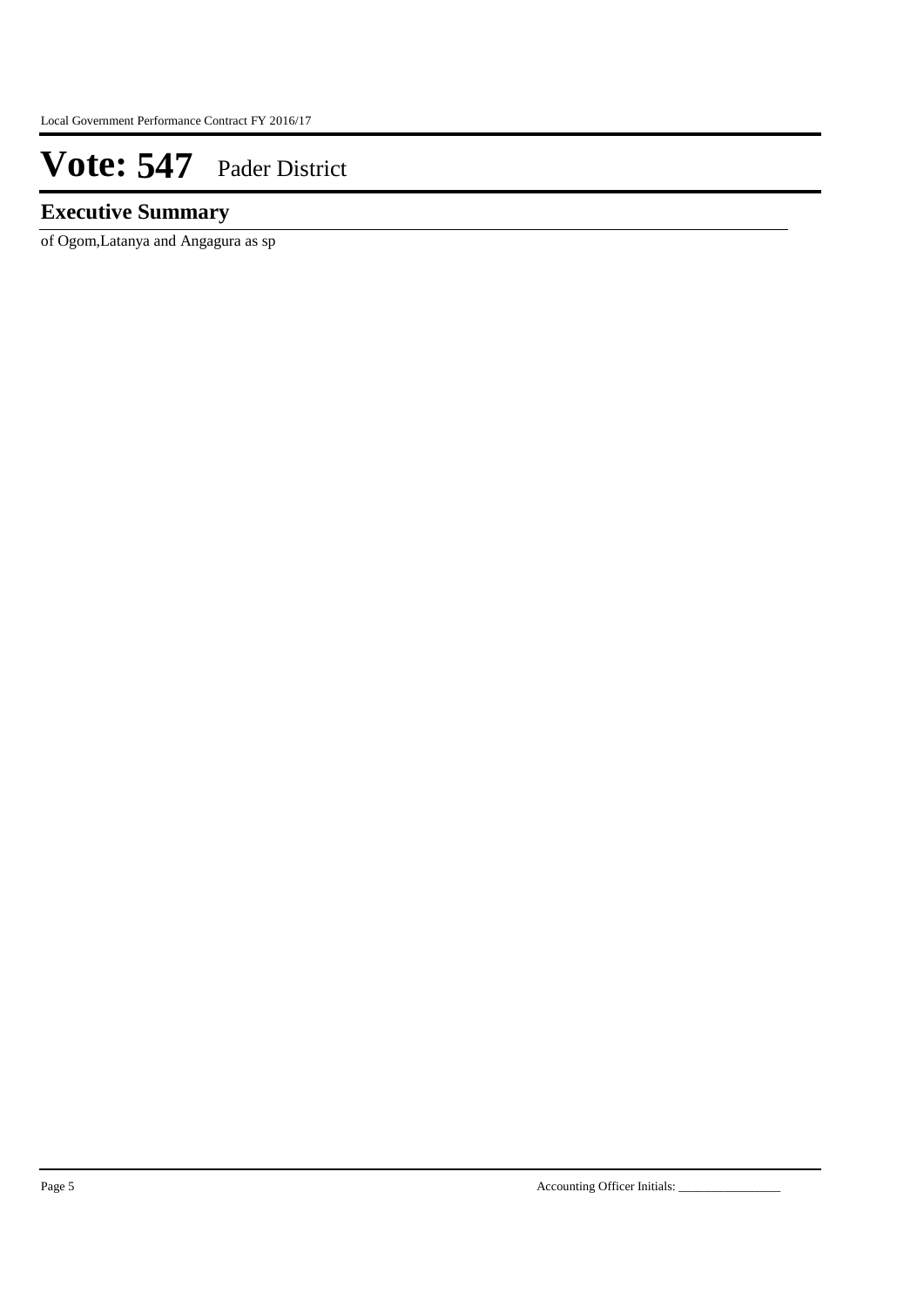## **A. Revenue Performance and Plans**

### **Conditional, Discretionary Transfers and other Revenues to the Local Government**

|                                                          | 2015/16                                          | 2016/17          |                        |
|----------------------------------------------------------|--------------------------------------------------|------------------|------------------------|
|                                                          | <b>Approved Budget</b><br><b>Receipts by End</b> |                  | <b>Approved Budget</b> |
| UShs $000's$                                             |                                                  | <b>March</b>     |                        |
|                                                          |                                                  |                  |                        |
| <b>1. Locally Raised Revenues</b>                        | 737,786                                          | 34,949           | 697,129                |
| Local Service Tax                                        | 61,020                                           | $\overline{0}$   | 56,000                 |
| Registration (e.g. Births, Deaths, Marriages, etc.) Fees | 7,295                                            | $\mathbf{0}$     | 6,295                  |
| <b>Public Health Licences</b>                            | 800                                              | $\overline{0}$   | 265                    |
| Property related Duties/Fees                             | 41,140                                           | 900              | 41,140                 |
| Park Fees                                                | 20,230                                           | $\overline{0}$   | 15,300                 |
| Other licences                                           | 36,926                                           | $\overline{0}$   | 36,926                 |
| Other Fees and Charges                                   | 262,774                                          | 24,698           | 283,165                |
| <b>Occupational Permits</b>                              | 8,286                                            | $\theta$         | 7,386                  |
| <b>Registration of Businesses</b>                        | 56,744                                           | $\mathbf{0}$     | 28,200                 |
| Market/Gate Charges                                      | 18,810                                           | $\mathbf{0}$     | 12,800                 |
| Local Government Hotel Tax                               | 3,290                                            | $\mathbf{0}$     | 2,900                  |
| Liquor licences                                          | 65                                               | $\mathbf{0}$     |                        |
| <b>Inspection Fees</b>                                   | 500                                              | $\mathbf{0}$     | 500                    |
| Cess on produce                                          | 500                                              | $\mathbf{0}$     | 500                    |
| <b>Business licences</b>                                 | 19,690                                           | $\mathbf{0}$     | 53.012                 |
| <b>Application Fees</b>                                  | 54,468                                           | 6,409            | 50,840                 |
| Animal & Crop Husbandry related levies                   | 7,000                                            | $\overline{0}$   | 7,000                  |
| <b>Agency Fees</b>                                       | 500                                              | $\mathbf{0}$     | 500                    |
| Advertisements/Billboards                                | 3,000                                            | $\mathbf{0}$     | 3,000                  |
| Miscellaneous                                            | 1,191                                            | $\overline{0}$   | 600                    |
| Rent & rates-produced assets-from private entities       | 1,200                                            | 2,700            |                        |
| Sale of non-produced government Properties/assets        | 106,507                                          | $\mathbf{0}$     | 74,100                 |
| <b>Land Fees</b>                                         | 25,850                                           | 242              | 15,500                 |
| Rent & Rates from private entities                       |                                                  | $\mathbf{0}$     | 1,200                  |
| 2a. Discretionary Government Transfers                   | 2,313,590                                        | 1,952,269        | 3,927,763              |
| District Discretionary Development Equalization Grant    | 657,437                                          | 599,506          | 1,674,370              |
| Urban Unconditional Grant (Non-Wage)                     | 64,749                                           | 46,799           | 72,012                 |
| Urban Discretionary Development Equalization Grant       | 18,239                                           | 4,560            | 44,810                 |
| District Unconditional Grant (Wage)                      | 963,230                                          | 791,225          | 1,423,390              |
| District Unconditional Grant (Non-Wage)                  | 570,966                                          | 416,284          | 673,420                |
| Urban Unconditional Grant (Wage)                         | 38,969                                           | 93,895           | 39,761                 |
| 2b. Conditional Government Transfers                     | 14,031,099                                       | 10,846,510       | 13,447,869             |
| <b>Gratuity for Local Governments</b>                    |                                                  | $\mathbf{0}$     | 78,301                 |
| <b>Transitional Development Grant</b>                    | 22,000                                           | 16,500           | 55,539                 |
| Support Services Conditional Grant (Non-Wage)            | 2,070,880                                        | 944,146          |                        |
| Development Grant                                        | 2,829,415                                        | 2,770,292        | 1,013,744              |
| Sector Conditional Grant (Wage)                          | 7,317,095                                        | 5,913,430        | 9,612,138              |
| Sector Conditional Grant (Non-Wage)                      | 1,670,693                                        | 1,115,324        | 2,459,147              |
| Pension for Local Governments                            | 121,016                                          | 86,817           | 229,000                |
| 2c. Other Government Transfers                           | 3,844,500                                        | 1,800,908        | 1,643,276              |
| CAIIP-2                                                  | 23,400                                           | $\boldsymbol{0}$ |                        |
| VODP2                                                    | 10,839                                           | $\boldsymbol{0}$ |                        |

Page 6 Accounting Officer Initials: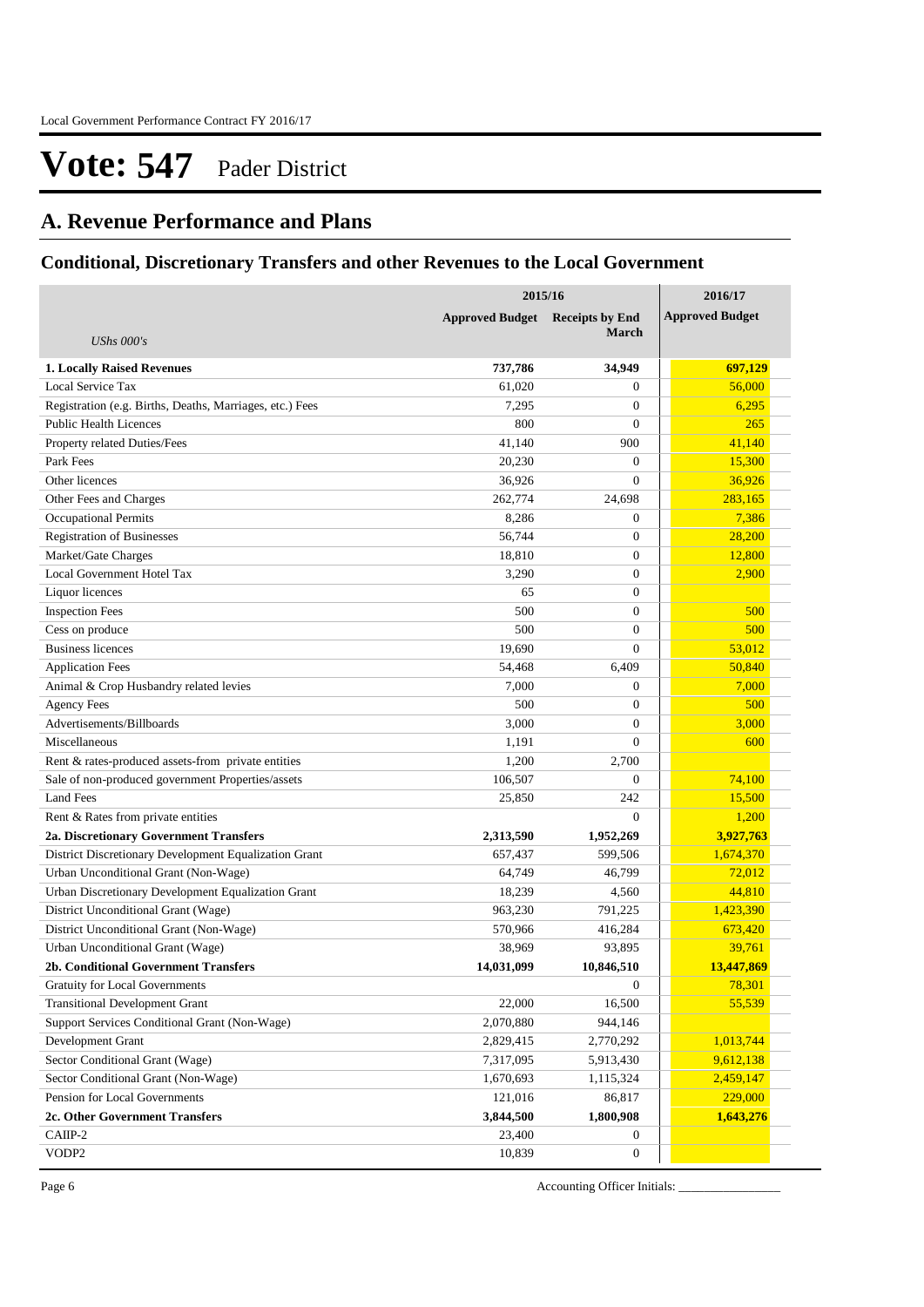### **A. Revenue Performance and Plans**

| NODDING SYNDROME FUNDS                         | 80,000     | 54,900         |            |
|------------------------------------------------|------------|----------------|------------|
| PENSIONS AND GRATUITY                          | 705,841    | 63,797         |            |
| NUSAF <sub>2</sub>                             | 1,139,794  | 5,000          |            |
| NUSAF3                                         |            | $\overline{0}$ | 1,000,000  |
| Other Transfers from Central Government        | 521,292    | 936,119        | 643,276    |
| Road network DANIDA                            | 52,450     | $\Omega$       |            |
| Road funds                                     | 620,045    | 396,096        |            |
| Other Transfers from Central Government(MGLSD) | 641,227    | 344,996        |            |
| <b>CDD TOP UP FUNDS</b>                        | 49,612     | $\Omega$       |            |
| 4. Donor Funding                               | 1,322,630  | 633,347        | 1,372,203  |
| <b>DANIDA RRP</b>                              |            | $\Omega$       | 53,164     |
| <b>UNICEF</b>                                  | 460,395    | 208,942        | 509,460    |
| <b>AMREF</b>                                   | 10,000     | $\overline{0}$ | 10,000     |
| Apocc                                          | 10.200     | 15,003         | 10,200     |
| <b>CONCERN</b>                                 | 105,600    | 61,803         | 105,600    |
| Danida RRP (unspent balance)                   | 53,164     | $\overline{0}$ |            |
| <b>FAO</b>                                     | 19,954     | 7,600          | 19,954     |
| <b>JICA (PILOT PROJECTS)</b>                   |            | $\overline{0}$ | 178,857    |
| <b>JICA(PILOT PROJECTS)</b>                    | 178,348    | 154,857        |            |
| <b>NTD</b>                                     | 39,158     | $\Omega$       | 39.158     |
| <b>NU HITE</b>                                 |            | $\Omega$       | 10,000     |
| <b>NU HITES</b>                                | 200,000    | $\Omega$       |            |
| <b>NU-HEALTH</b>                               | 10,000     | $\overline{0}$ |            |
| <b>PACE</b>                                    | 1,210      | 926            | 1,210      |
| <b>SAVE THE CHILDREN</b>                       |            | $\overline{0}$ | 200,000    |
| The Carter Centre                              | 34.600     | $\Omega$       | 34,600     |
| <b>SDS</b>                                     | 200,000    | 184,217        | 200,000    |
| <b>Total Revenues</b>                          | 22,249,605 | 15,267,983     | 21,088,240 |

#### **Planned Revenues for 2016/17**

#### *(i) Locally Raised Revenues*

LRR constitutes only approx 3% of the entire district budget due to narrow taxable revenue base and resistance from the community to voluntary pay taxes. The projection has been maintained as that of FY 2015-16 following poor revenue performance in the FY under review.However following improved staffing capacity of accounts assistants at LLGs and subsequent procurement of adequate financial books of accounts for proper recording of the revenues.there is possibility of improved collections. Furth

*(ii) Central Government Transfers*

Central Government Transfers continue to provide the largest share of the district budget (91.2%), particularly the conditional grant component. This source provides revenues to fund major development activities of the council in addition to payments of staff wages.

*(iii) Donor Funding*

Donor revenue is expected to generate 5.3% of the entire budget which is 15% higher than its contributions in last year's budget. The increment is due to more budget allocation under UNICEF in this FY. Major donor revenue sources in the district include UNICEF and Strengthening Decentralization Services (SDS) that recently replaced NUHITES programs. Although the overall increment in revenue was realized, Other donors such as JICA are yet to communicate their budget allocations.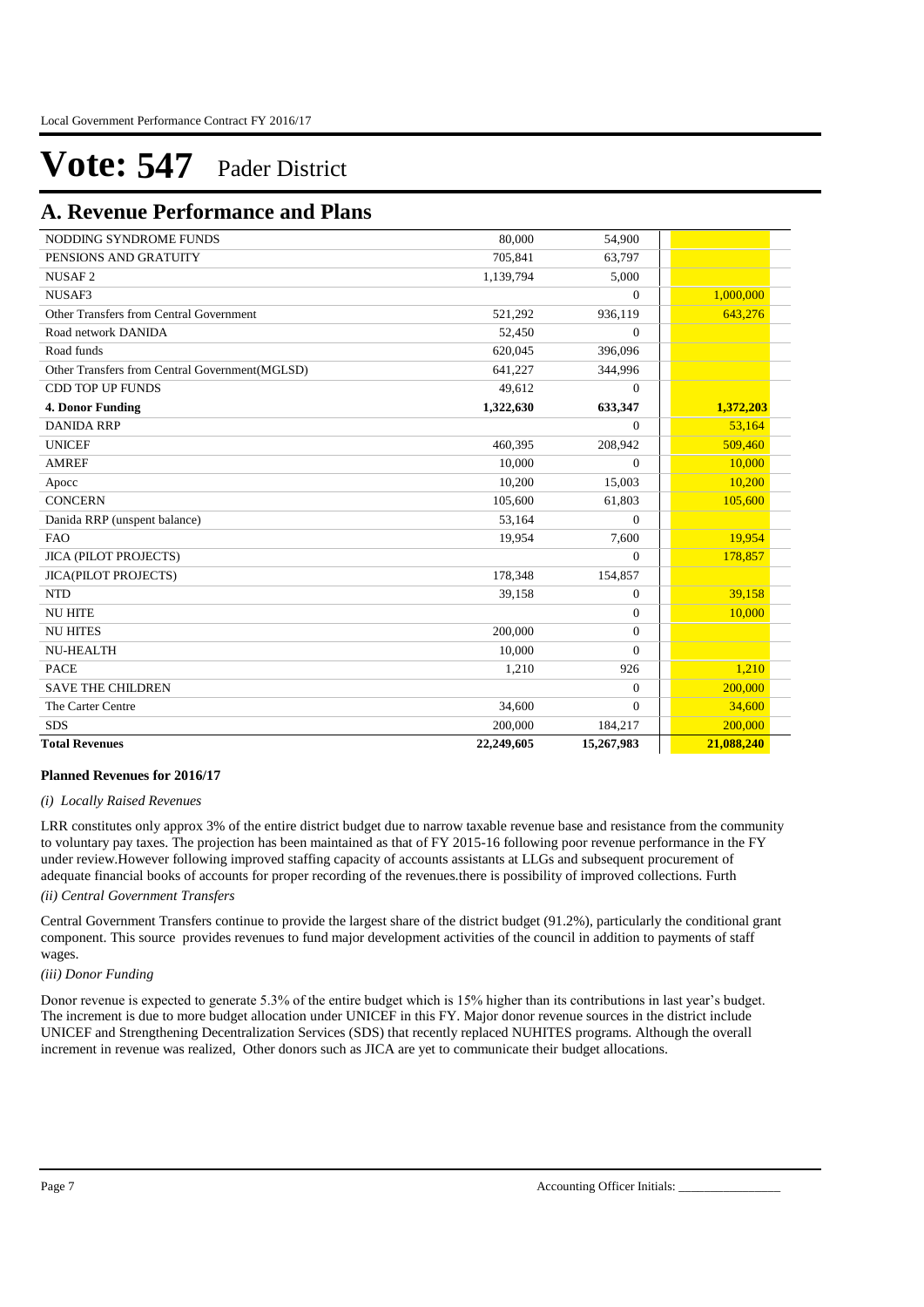### **Summary: Department Performance and Plans by Workplan**

### *Workplan 1a: Administration*

### **(i) Overview of Workplan Revenue and Expenditures**

| <b>UShs Thousand</b>                                 | 2015/16                   |                         | 2016/17                          |
|------------------------------------------------------|---------------------------|-------------------------|----------------------------------|
|                                                      | Approved<br><b>Budget</b> | Outturn by end<br>March | <b>Approved</b><br><b>Budget</b> |
| A: Breakdown of Workplan Revenues:                   |                           |                         |                                  |
| <b>Recurrent Revenues</b>                            | 1,907,944                 | 754,194                 | 1,647,919                        |
| District Unconditional Grant (Non-Wage)              | 197,421                   | 191,204                 | 81,229                           |
| District Unconditional Grant (Wage)                  | 283,769                   | 211,760                 | 616,975                          |
| <b>Gratuity for Local Governments</b>                |                           | $\mathbf{0}$            | 78,301                           |
| <b>Locally Raised Revenues</b>                       | 80,793                    | 12,300                  | 65,000                           |
| Multi-Sectoral Transfers to LLGs                     | 322,745                   | 171,694                 | 577,414                          |
| Other Transfers from Central Government              | 705,841                   | 63,797                  |                                  |
| Pension for Local Governments                        |                           | $\Omega$                | 229,000                          |
| Support Services Conditional Grant (Non-Wage)        | 317,375                   | 103,439                 |                                  |
| <b>Development Revenues</b>                          | 380,677                   | 272,090                 | 1,268,601                        |
| District Discretionary Development Equalization Gran | 219,963                   | 97,637                  | 232,123                          |
| Multi-Sectoral Transfers to LLGs                     | 160,714                   | 174,453                 | 1,036,478                        |
| <b>Total Revenues</b>                                | 2,288,622                 | 1,026,284               | 2,916,520                        |
| <b>B: Breakdown of Workplan Expenditures:</b>        |                           |                         |                                  |
| Recurrent Expenditure                                | 1,907,944                 | 713.926                 | 1,647,919                        |
| Wage                                                 | 283,769                   | 305,655                 | 149,742                          |
| Non Wage                                             | 1,624,175                 | 408,271                 | 1,498,177                        |
| Development Expenditure                              | 380,677                   | 258,720                 | 1,268,601                        |
| Domestic Development                                 | 380,677                   | 258,720                 | 1,268,601                        |
| Donor Development                                    | $\mathbf{0}$              | $\mathbf{0}$            | $\overline{0}$                   |
| <b>Total Expenditure</b>                             | 2,288,622                 | 972,646                 | 2,916,520                        |

*2015/16 Revenue and Expenditure Performance up to March*

The actual cumulative receipt by Administration department by the end of Q3 FY 2015/2016 was UGX 1,026,284,000 representing 45% of the approved budget (UGX 2,288,622,000). Shortfalls were mainly from low allocation of LRR to the department, PAF monitoring is done under planning unit. The over performance under non-wage to facilitate CAO's office and transfers to LLGs under LGMSDP which had a high IPF in Q3. Administration sector received a total of UGX 362,850,000 representing 63% outturn in the planned budget (UGX 572,155,000).Overall, UGX 309,641,000 was spent during the quarter, representing 85.3% expenditure performance in receipt. Out of the funds received, 37.8% was spent on nonwage recurrent pension for three months, 18.9% spent on Domestic Development and 28.6% on wages including wages for urban council.

### *Department Revenue and Expenditure Allocations Plans for 2016/17*

Administration department will get most of its revenues from District Uncounditional Grant-non wage and Wage and Discretionery District Development Grant. The main expenditures will be payment of staff salaries, pension and gratuiy, fencing of district hqtrs, roofing and renovation of engineering office block, tiling of production office block, renovations of water department, procurement department and community department office blocks, payment court debts and general adminiatrative cost

### **(ii) Summary of Past and Planned Workplan Outputs**

|                     | 2015/16                                                                           | 2016/17 |                                       |
|---------------------|-----------------------------------------------------------------------------------|---------|---------------------------------------|
| Function, Indicator | <b>Expenditure and</b><br><b>Approved Budget</b><br>Performance by<br>and Planned |         | <b>Approved Budget</b><br>and Planned |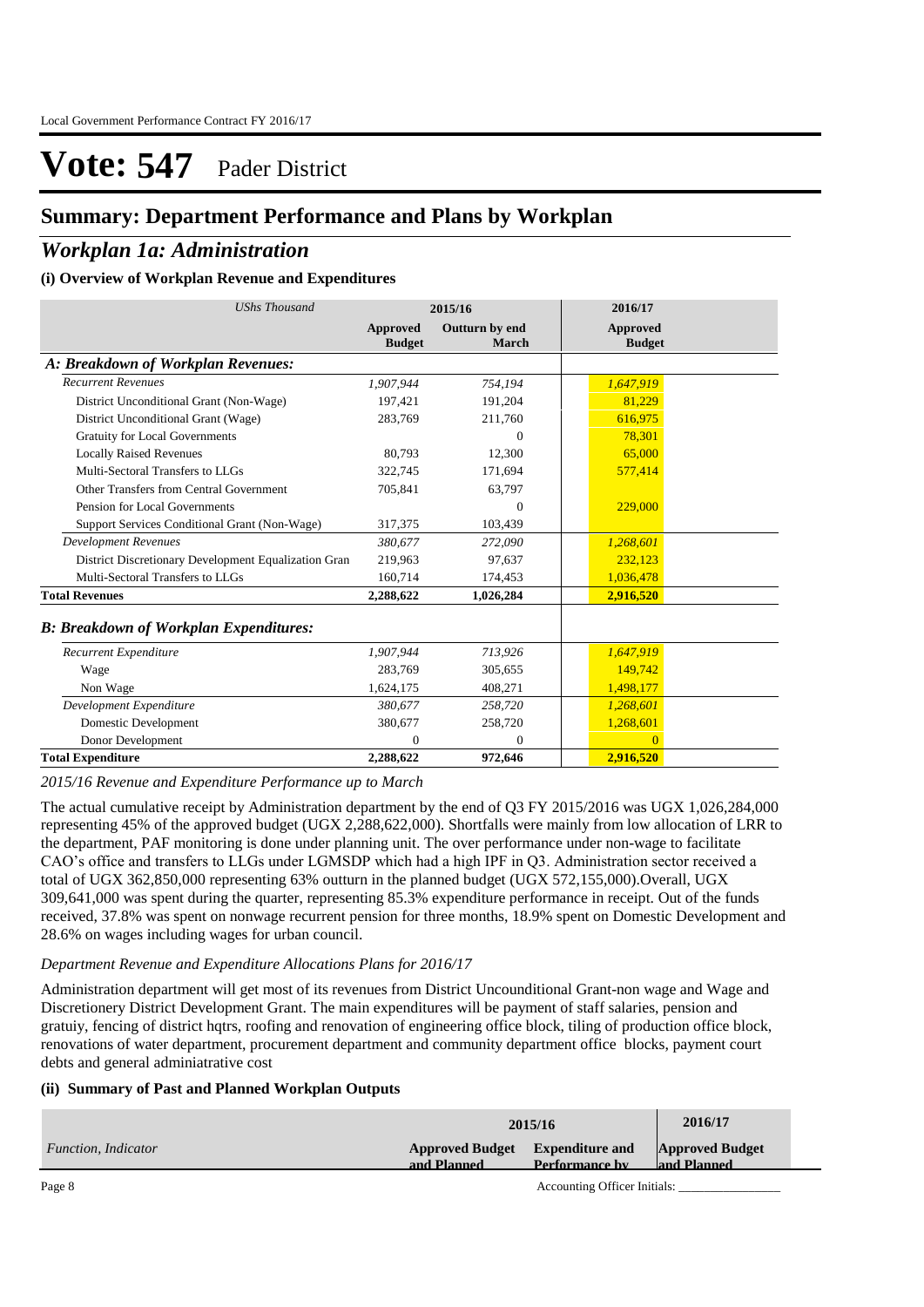### *Workplan 1a: Administration*

| 110110                                                                     |           |                  |           |
|----------------------------------------------------------------------------|-----------|------------------|-----------|
|                                                                            | outputs   | <b>End March</b> | outputs   |
| <b>Function: 1381</b>                                                      |           |                  |           |
| No. (and type) of capacity building sessions undertaken                    | 25        | 6                |           |
| Availability and implementation of LG capacity building<br>policy and plan | yes       | Yes              | yes       |
| No. of monitoring visits conducted                                         | 12        | $\theta$         |           |
| No. of monitoring reports generated                                        |           |                  |           |
| No. of existing administrative buildings rehabilitated                     |           | $\Omega$         |           |
| <b>Function Cost (UShs '000)</b>                                           | 2,288,622 | 972,646          | 2,916,520 |
| Cost of Workplan (UShs '000):                                              | 2,288,622 | 972,646          | 2,916,520 |

### *2015/16 Physical Performance up to March*

3 Support supervision conducted in LLG, 3 TPC and 3 Management meetings held, 10 finance Staff supported for CPA course and 2 supported for medical records management course , and transfers to LLGs under support to Decentralizationand LGMSD was made and pension for Q3 three paid.

#### *Planned Outputs for 2016/17*

5 office blocks renovated (Community, Procurement, Water, Production and Engineering), District hqtrs fenced, 12 coordination meetings with central government ministries and agencies held, supervision of government programs and projects done (12 times), 4 community barrazas conducted, rewards and sanctions activities implemented, payroll management done monthly, payment of staff wages, payment of debts. staffs supported for PGD programs at UMI, celebration of National Functions, updating the website and recruitment to at least 70% of critical positions at the district done.

### **(iii) Details of Off-Budget Activities carried out by NGOs, Central Government, the Private Sector and Donors**

Installation of sloar batteries by JICA

### **(iv) The three biggest challenges faced by the department in improving local government services**

### *Inadequare means of transport 1.*

affected general service delivery, procurement of one motor vehicle for the CAOs office is under way.

### *under staffing 2.*

Core positions like the CFO, DEO, District Planner, DHO, DCDO, for arrangement are under way for recruitment

#### *inedquate local revenue 3.*

affects payments of council meetings and departmental operations

### *Workplan 2: Finance*

### **(i) Overview of Workplan Revenue and Expenditures**

| UShs Thousand                           | 2015/16                   |                                | 2016/17                   |
|-----------------------------------------|---------------------------|--------------------------------|---------------------------|
|                                         | Approved<br><b>Budget</b> | Outturn by end<br><b>March</b> | Approved<br><b>Budget</b> |
| A: Breakdown of Workplan Revenues:      |                           |                                |                           |
| <b>Recurrent Revenues</b>               | 286.223                   | 161,433                        | 231,477                   |
| District Unconditional Grant (Non-Wage) | 21,798                    | 54,263                         | 52,098                    |
| District Unconditional Grant (Wage)     | 156.192                   | 103,670                        | 156,192                   |
| <b>Locally Raised Revenues</b>          | 32,318                    | 3.500                          | 23,187                    |
| Multi-Sectoral Transfers to LLGs        | 73,862                    |                                |                           |

Page 9 Accounting Officer Initials: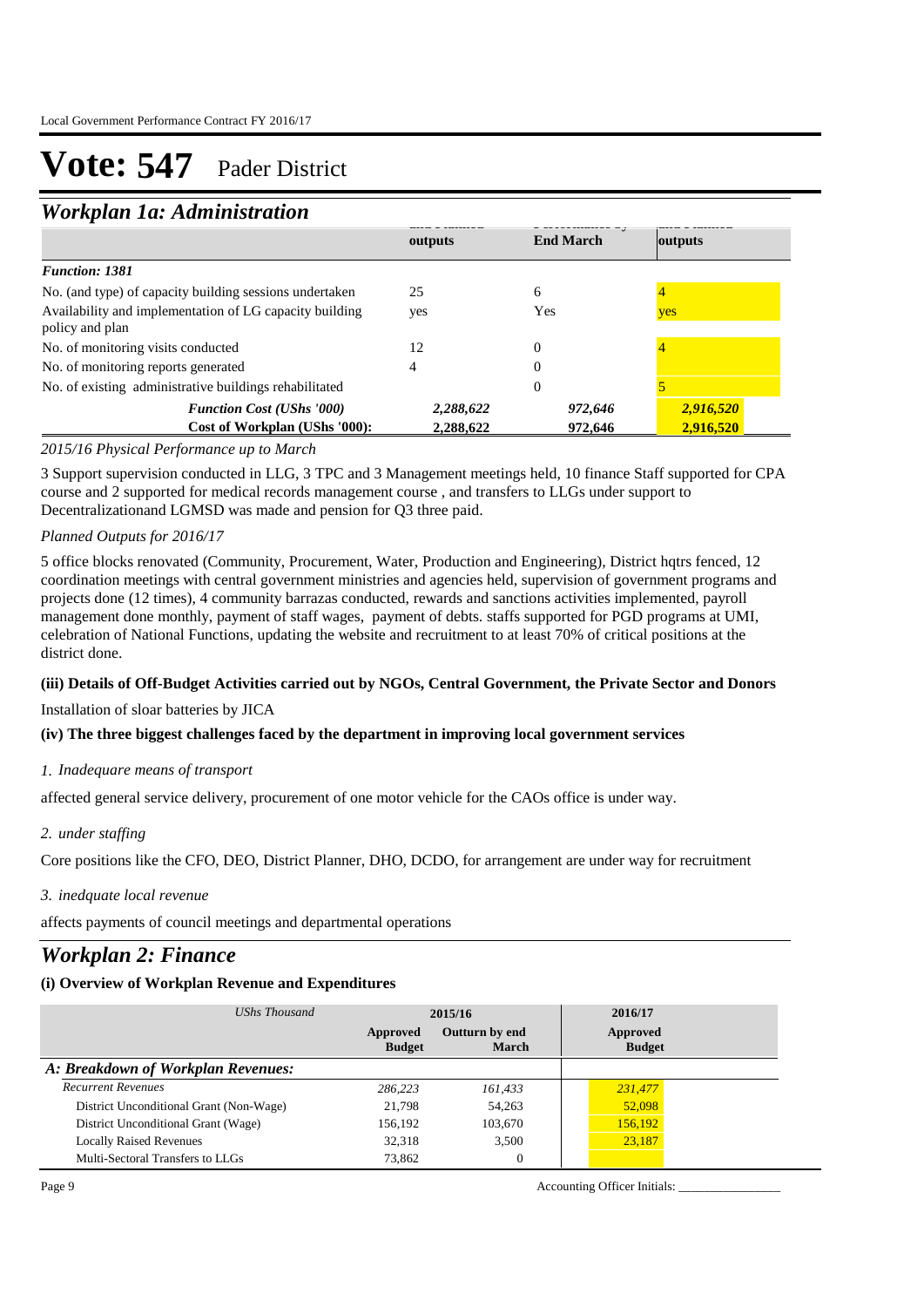### *Workplan 2: Finance*

| <b>Total Expenditure</b>                             | 362,776      | 177,409      | 251,958  |  |
|------------------------------------------------------|--------------|--------------|----------|--|
| Donor Development                                    | $\mathbf{0}$ | $\mathbf{0}$ | $\Omega$ |  |
| Domestic Development                                 | 76,553       | 15,977       | 20,481   |  |
| Development Expenditure                              | 76,553       | 15,977       | 20,481   |  |
| Non Wage                                             | 130.031      | 57,762       | 75,285   |  |
| Wage                                                 | 156.192      | 103,670      | 156,192  |  |
| Recurrent Expenditure                                | 286,223      | 161,432      | 231,477  |  |
| <b>B: Breakdown of Workplan Expenditures:</b>        |              |              |          |  |
| <b>Total Revenues</b>                                | 362,776      | 177,410      | 251,958  |  |
| Multi-Sectoral Transfers to LLGs                     | 64.757       | $\mathbf{0}$ |          |  |
| District Discretionary Development Equalization Gran | 11,796       | 15,977       | 20,481   |  |
| Development Revenues                                 | 76,553       | 15,977       | 20,481   |  |
| Support Services Conditional Grant (Non-Wage)        | 2.053        | $\mathbf{0}$ |          |  |
|                                                      |              |              |          |  |

### *2015/16 Revenue and Expenditure Performance up to March*

The cumulative receipt by the end of Q3 was UGX 177,410,000 representing 49% of the approved budget. This is lower than the 75% that should have been received in Q3 and lower than 50% in Q2. The actual receipt by finance department by the end of Q3 was UGX 51,247,000 representing 58% quarterly receipt. Out of the receipt 67.4% was spent on wage, 11.7% was spent non- wage recurrent activities and 20.8% of equilisation grant was spent on operation. The low performances under PAF monitoring, LRR, LGMSDP, and multi-sectoral transfers to LLGs is due Non receipt and non-remittance to LLGs and low revenue base. The very high performance under District Unconditional non-wage and Equilisation grant is so because that was the only source of operational fund for the department.

#### *Department Revenue and Expenditure Allocations Plans for 2016/17*

Finance sector's total revenues has dropped by 36% from that of last Financial year.This is due to low allocation of LRR and non incooporation of the LLG transfers in this draft budget. However, this will be incoporated in the final budget.The major expenditures will include payment of staff salaries, procurement of books of accounts, prepartion and submissions of monthly and quarterly financial statements to councils and Ministry of Finance.

### **(ii) Summary of Past and Planned Workplan Outputs**

|                                                                        | 2015/16                                          | 2016/17                                                             |                                                  |
|------------------------------------------------------------------------|--------------------------------------------------|---------------------------------------------------------------------|--------------------------------------------------|
| <i>Function, Indicator</i>                                             | <b>Approved Budget</b><br>and Planned<br>outputs | <b>Expenditure and</b><br><b>Performance by</b><br><b>End March</b> | <b>Approved Budget</b><br>and Planned<br>outputs |
| Function: 1481 Financial Management and Accountability $(LG)$          |                                                  |                                                                     |                                                  |
| Date for submitting the Annual Performance Report                      | 30/8/2014                                        | 30/8/2015                                                           | 30/6/2017                                        |
| Value of LG service tax collection                                     | 2000000                                          | $\Omega$                                                            | 56000000                                         |
| Value of Hotel Tax Collected                                           | 15000000                                         | $\Omega$                                                            | 2900000                                          |
| Value of Other Local Revenue Collections                               | 384000000                                        | 20696775                                                            | 638229000                                        |
| Date of Approval of the Annual Workplan to the Council                 | 30/5/2015                                        | 30/5/2015                                                           | 30/4/2016                                        |
| Date for presenting draft Budget and Annual workplan to the<br>Council | 13/3/2015                                        | 13/3/2015                                                           | 15/3/2016                                        |
| Date for submitting annual LG final accounts to Auditor<br>General     | 30/09/2015                                       | 30/12/2015                                                          | 30/8/2017                                        |
| <b>Function Cost (UShs '000)</b>                                       | 362,776                                          | 177,409                                                             | 251,958                                          |
| Cost of Workplan (UShs '000):                                          | 362,776                                          | 177,409                                                             | 251,958                                          |

*2015/16 Physical Performance up to March*

Budget consultation evaluation done at the MoFED, revenue collection monitored, the draft final accounts was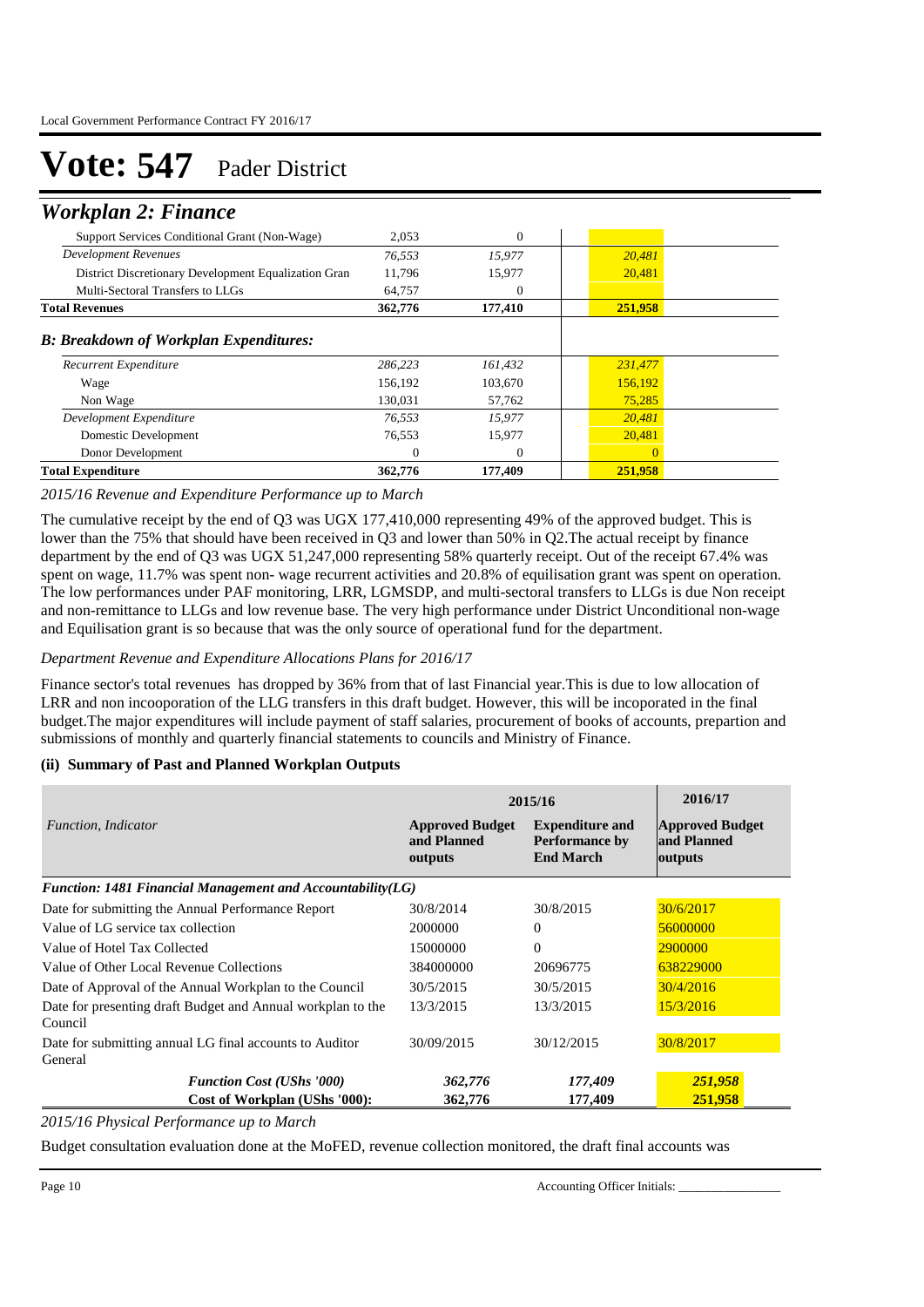### *Workplan 2: Finance*

prepared and submitted to the office of Auditor general, and Staff salaries for traditional civil servants were paid

### *Planned Outputs for 2016/17*

Procurement of assorted books of accounts (400 pieces), revenue mobilisation (4 times) in a year, production of 60 copies of annual budget estimates Production of final accounts (40 copies).submissions of other financial documents to relevant ministries and auditor general's office.

### **(iii) Details of Off-Budget Activities carried out by NGOs, Central Government, the Private Sector and Donors**

Not planned

### **(iv) The three biggest challenges faced by the department in improving local government services**

### *Lack of Transport 1.*

Lack of transport has affected activities implementation.

### *Staffing gaps 2.*

Understaffing has affected the activity implementation in the department.

### *Inadequate Funds 3.*

Due to inadequate funds a number of actitities could not be facilitated

## *Workplan 3: Statutory Bodies*

### **(i) Overview of Workplan Revenue and Expenditures**

| <b>UShs Thousand</b>                          | 2015/16                          |                         | 2016/17                          |  |
|-----------------------------------------------|----------------------------------|-------------------------|----------------------------------|--|
|                                               | <b>Approved</b><br><b>Budget</b> | Outturn by end<br>March | <b>Approved</b><br><b>Budget</b> |  |
| A: Breakdown of Workplan Revenues:            |                                  |                         |                                  |  |
| <b>Recurrent Revenues</b>                     | 700,783                          | 310,270                 | 523,904                          |  |
| District Unconditional Grant (Non-Wage)       | 48,217                           | 51,960                  | 125,431                          |  |
| District Unconditional Grant (Wage)           | 220,629                          | 127,139                 | 220,629                          |  |
| <b>Locally Raised Revenues</b>                | 123,867                          | 10,150                  | 177,844                          |  |
| Multi-Sectoral Transfers to LLGs              | 81,148                           | $\theta$                |                                  |  |
| Other Transfers from Central Government       | 14,175                           | 14,171                  |                                  |  |
| Support Services Conditional Grant (Non-Wage) | 212,747                          | 106,849                 |                                  |  |
| <b>Total Revenues</b>                         | 700,783                          | 310,270                 | 523,904                          |  |
| <b>B: Breakdown of Workplan Expenditures:</b> |                                  |                         |                                  |  |
| Recurrent Expenditure                         | 821,799                          | 387,272                 | 523,904                          |  |
| Wage                                          | 220,629                          | 113,552                 | 220,629                          |  |
| Non Wage                                      | 601,171                          | 273,720                 | 303,275                          |  |
| Development Expenditure                       | $\Omega$                         | 0                       | 0                                |  |
| Domestic Development                          | 0                                | 0                       | $\Omega$                         |  |
| Donor Development                             | 0                                | 0                       | $\Omega$                         |  |
| <b>Total Expenditure</b>                      | 821,799                          | 387,272                 | 523,904                          |  |

*2015/16 Revenue and Expenditure Performance up to March*

78% of the planned revenue was realised by the department. The revenue deficits was largely attributed to low local revenue collections and the Central Government grants for payment of LLG ex gratia whose biggest component is released in 4th quarter while the gratuity component of Salaries and gratuity to political leaders as well as salaries to DSC Chairman are also released in fourth quarter only. All revenues received were spent for planned activities. Low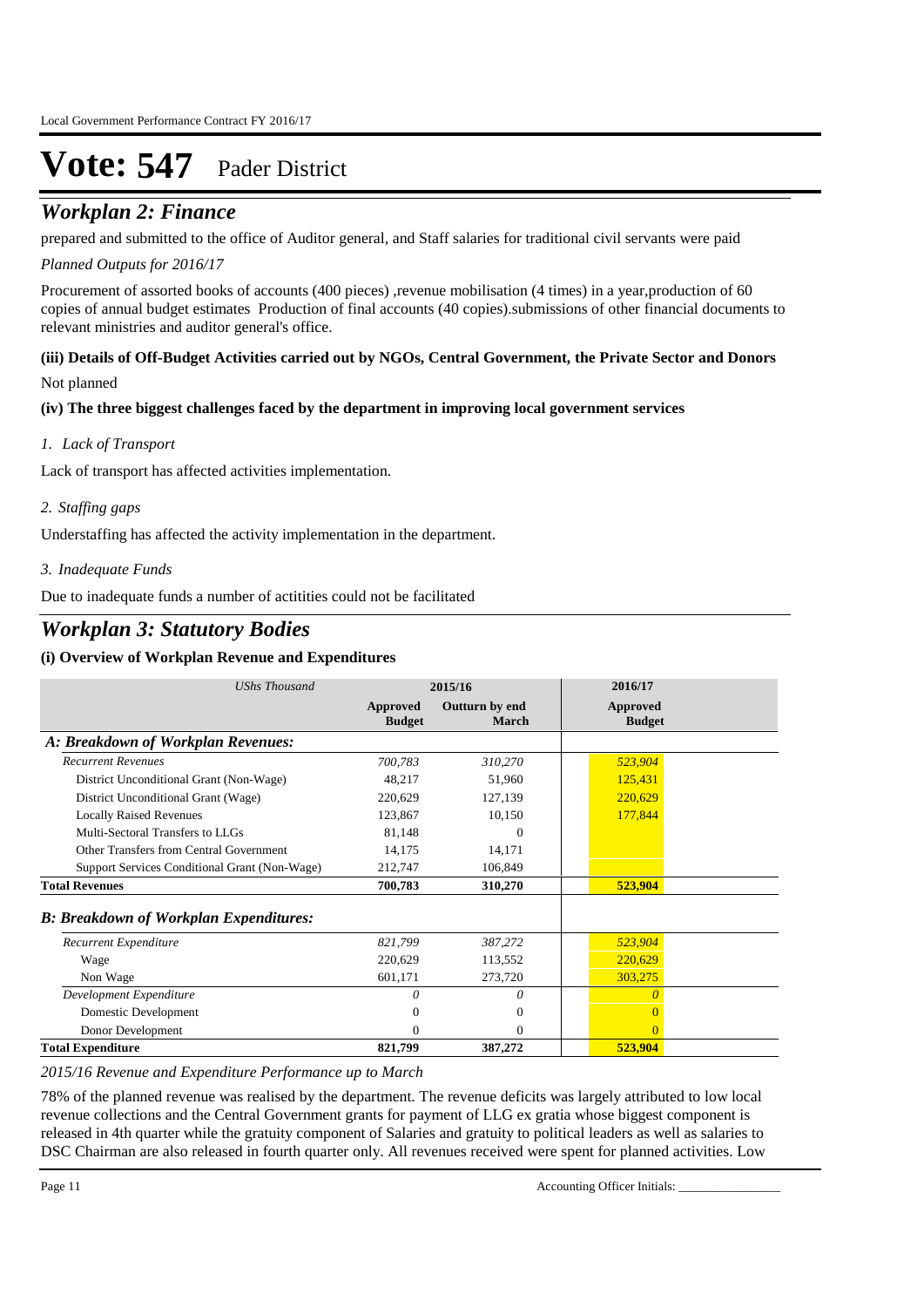### *Workplan 3: Statutory Bodies*

expenditure of Locally raised revenue was due to low local revenue collections while excessive expenditure of District Unconditional grants Non-Wage was for meeting some obligations planned under Locally raised revenue and Pension for Teachers which the actual payment exceeds the budget.

### *Department Revenue and Expenditure Allocations Plans for 2016/17*

The projected revenue sources are largely transfers from the Central Government and a small proportion of Locally raised revenue which are planned to be spent on procurement of office supplies, services, works and to a large extent on payment of monthly salaries of staff and elected leaders and their gratuity, statutory and duty facilitating allowances.

### **(ii) Summary of Past and Planned Workplan Outputs**

|                                                                               | 2015/16                                                                                                                 | 2016/17            |                                                  |
|-------------------------------------------------------------------------------|-------------------------------------------------------------------------------------------------------------------------|--------------------|--------------------------------------------------|
| Function, Indicator                                                           | <b>Approved Budget</b><br><b>Expenditure and</b><br>and Planned<br><b>Performance by</b><br><b>End March</b><br>outputs |                    | <b>Approved Budget</b><br>and Planned<br>outputs |
| <b>Function: 1382 Local Statutory Bodies</b>                                  |                                                                                                                         |                    |                                                  |
| No. of Land board meetings                                                    | 4                                                                                                                       | 3                  |                                                  |
| No. of land applications (registration, renewal, lease<br>extensions) cleared | 75                                                                                                                      | 34                 | 40                                               |
| No.of Auditor Generals queries reviewed per LG                                | 10                                                                                                                      | 14                 |                                                  |
| No. of LG PAC reports discussed by Council                                    | 4                                                                                                                       |                    |                                                  |
| <b>Function Cost (UShs '000)</b><br>Cost of Workplan (UShs '000):             | 821,799<br>821,799                                                                                                      | 387,272<br>387,272 | 523,904<br>523,904                               |

#### *2015/16 Physical Performance up to March*

One Council meeting was conducted, shortlisting of candidated was carried out by the DSC, 12 land applications were handled by the District Land Board, 2 field visits were carried out by the DLB to mediate in land conflicts, one report of the District Internal Auditor was examined by the Public Accounts Committee and a report was produced, four DEC meetings were held and PAF monitoring visit was done by the DEC and another one conducted to areas affected by the Nodding Syndrome.

### *Planned Outputs for 2016/17*

6 Council, 18 Standing Committee, 12 Contracts Committee, 3 Evaluation Committees, 4 PAC and 4 Land Board meetings conducted, quarterly reports produced and submitted, Procurement and job adverts made, 2 ordinances enacted, induction and training of newly elected Councillors and Local Council Courts, 56 land applications cleared, 2 computers and related accessories, office consumables, books of law, Council regalia and 2 Voice Recorders procured, Procurement and Disposal of assets unit renovated, four field visits to sensitize on land matters and resolve land conflicts done and routine office opeartions carried out.

### **(iii) Details of Off-Budget Activities carried out by NGOs, Central Government, the Private Sector and Donors**

None so far.

### **(iv) The three biggest challenges faced by the department in improving local government services**

#### *Inadequate funds 1.*

This arises from low local revenue collections leading to inability to fund critical activities such as meetings of Council and other Statutory bodies, training and other capacity building activities, efficient filing sytems and office consumables.

*Lack of office equipments 2.*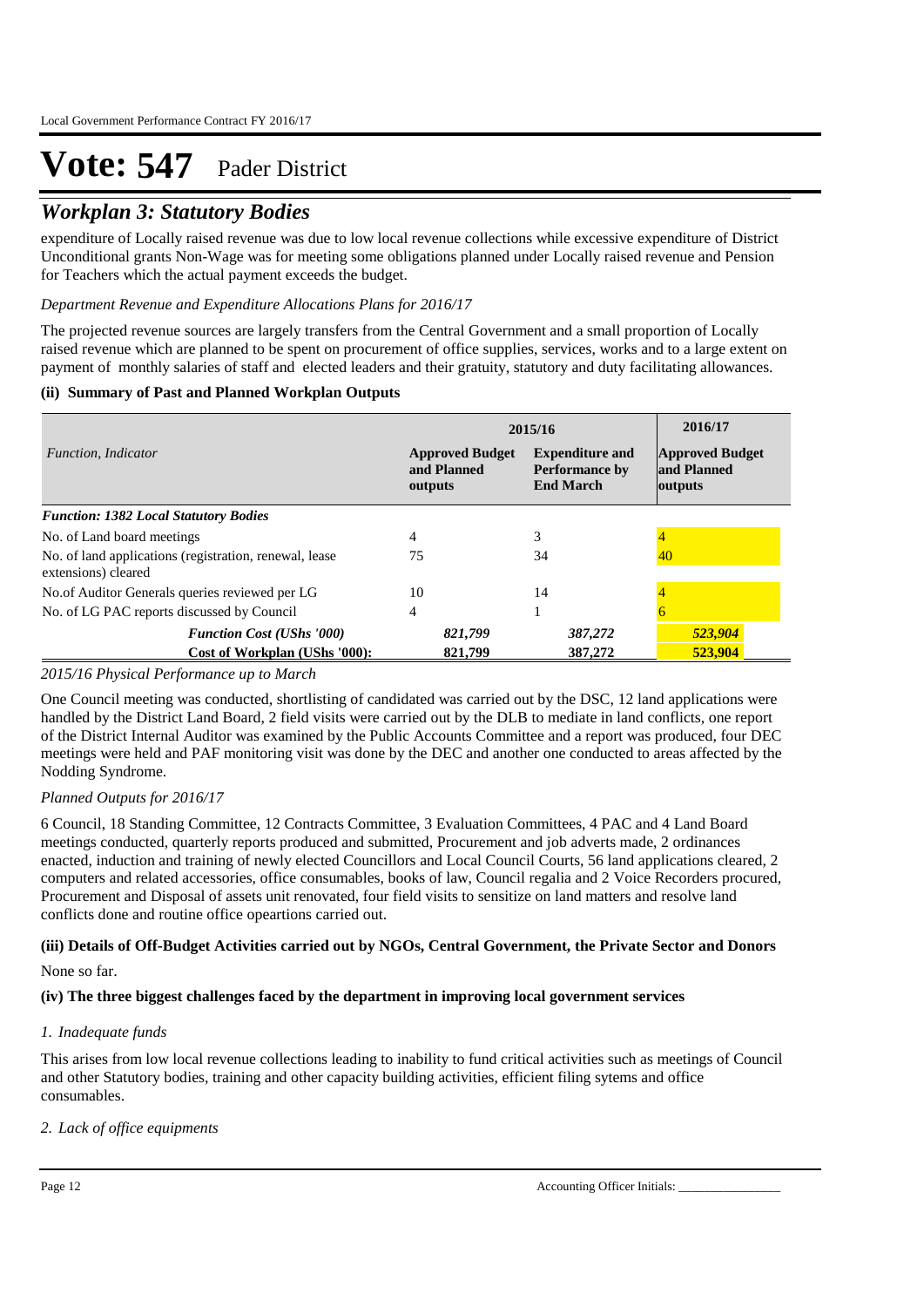### *Workplan 3: Statutory Bodies*

Office equipment such as computers and related accessories, photocopiers, furniture, and means of transport are inadequate and some of the available one are quite old.

### *Understaffing 3.*

some sectors e.g. DSC and Procurement unit are not fully staffed while the public accounts committee is not fully constituted.

### *Workplan 4: Production and Marketing*

### **(i) Overview of Workplan Revenue and Expenditures**

| <b>UShs Thousand</b>                                 |                           | 2015/16                 | 2016/17                          |  |
|------------------------------------------------------|---------------------------|-------------------------|----------------------------------|--|
|                                                      | Approved<br><b>Budget</b> | Outturn by end<br>March | <b>Approved</b><br><b>Budget</b> |  |
| A: Breakdown of Workplan Revenues:                   |                           |                         |                                  |  |
| <b>Recurrent Revenues</b>                            | 228,766                   | 66,669                  | 313,057                          |  |
| District Unconditional Grant (Non-Wage)              | 7.087                     | 20,000                  | 8,445                            |  |
| District Unconditional Grant (Wage)                  | 50,741                    | 46,669                  | 50,741                           |  |
| <b>Locally Raised Revenues</b>                       | 9,232                     | $\Omega$                | 22,882                           |  |
| Multi-Sectoral Transfers to LLGs                     | 68,706                    | $\Omega$                |                                  |  |
| Sector Conditional Grant (Non-Wage)                  |                           | $\mathbf{0}$            | 49,337                           |  |
| Sector Conditional Grant (Wage)                      | 93,000                    | $\mathbf{0}$            | 181,652                          |  |
| <b>Development Revenues</b>                          | 326,992                   | 240,454                 | 239,674                          |  |
| Development Grant                                    | 236,492                   | 177,369                 | 47,302                           |  |
| District Discretionary Development Equalization Gran |                           | $\Omega$                | 39,597                           |  |
| Donor Funding                                        | 9,500                     | 7,600                   | 9,500                            |  |
| Other Transfers from Central Government              | 81.000                    | 55,485                  | 143,276                          |  |
| <b>Total Revenues</b>                                | 555,758                   | 307,123                 | 552,732                          |  |
| <b>B: Breakdown of Workplan Expenditures:</b>        |                           |                         |                                  |  |
| Recurrent Expenditure                                | 228.766                   | 46.669                  | 313.057                          |  |
| Wage                                                 | 143.935                   | 46,669                  | 232.393                          |  |
| Non Wage                                             | 84.831                    | $\mathbf{0}$            | 80.664                           |  |
| Development Expenditure                              | 326.992                   | 152,435                 | 239,674                          |  |
| Domestic Development                                 | 317,492                   | 152,435                 | 230,174                          |  |
| Donor Development                                    | 9,500                     | $\mathbf{0}$            | 9,500                            |  |
| <b>Total Expenditure</b>                             | 555,758                   | 199,103                 | 552,732                          |  |

### *2015/16 Revenue and Expenditure Performance up to March*

Production and Marketing department had a cumulative receipt of UGX 307,123,000 of the approved budget (UGX 555,758,000) representing 55%. In Q3, the department received 78% of the departmental quarterly budget. There was none receipt under salaries of extension workers (contract not renewed), LRRs, transfer to LLGs due to none receipt and low revenue base, however , there was very high performance under District non- wage, this fund was transferred to the department to replace funds wrongly used by other departments for which case is being handled by police. Out of funds received, 14% was salaries and 37.9% was spent on DICOSS activities and the departmental projects.

#### *Department Revenue and Expenditure Allocations Plans for 2016/17*

The total revenues in the department has basically remained the same in both the FY 2015/16 and FY 2016/17.Although there was introduction of the Discretionary Development Grant in the sector, it replaced the existing PRDP leaving no significant variation. Most of the expenditures will be on recruitment of extension workers and facilitating their operations including inspections and supervision of distributions of inputs to farmers.

### **(ii) Summary of Past and Planned Workplan Outputs**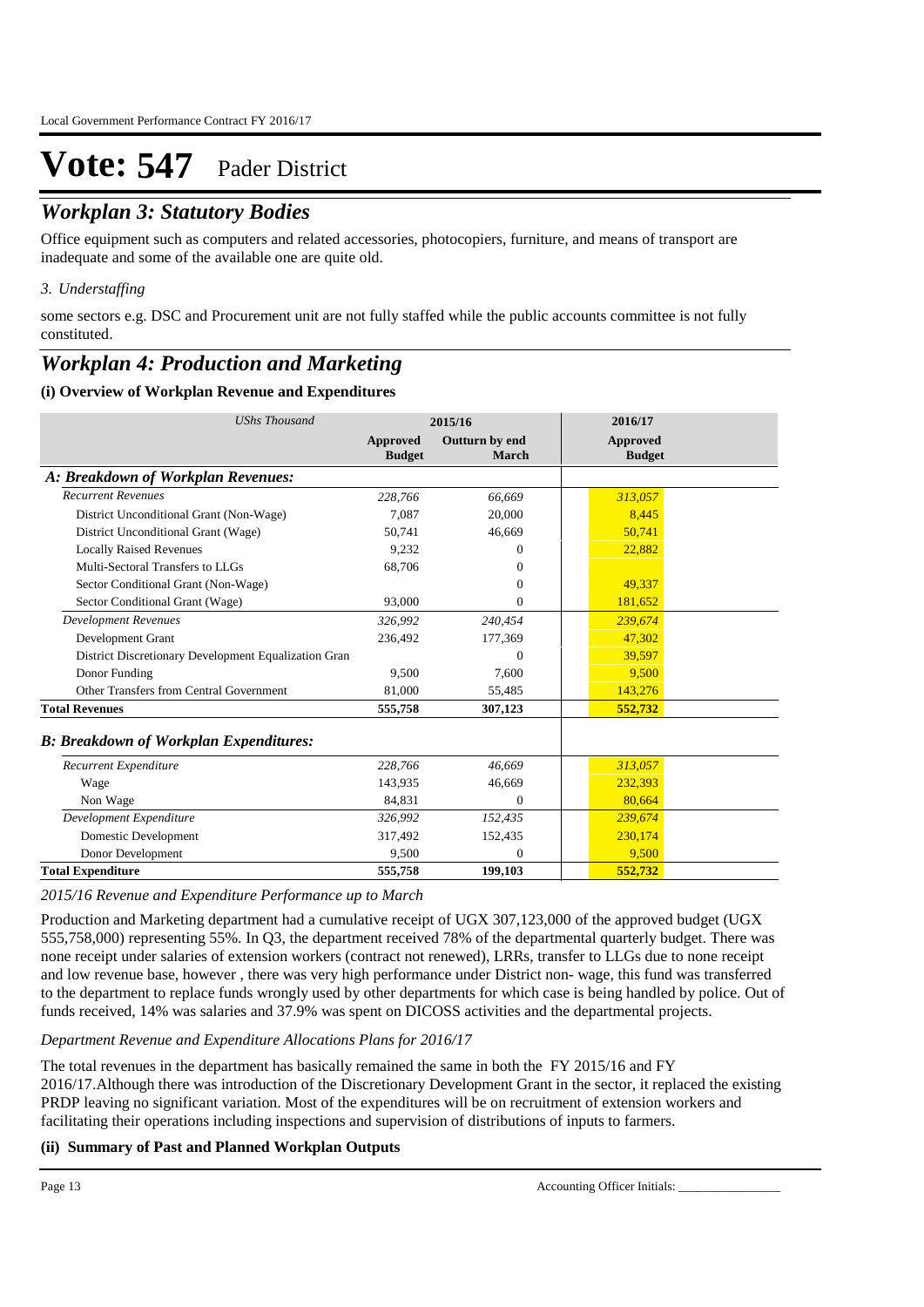## *Workplan 4: Production and Marketing*

|                                                                                      |                                                  | 2015/16                                                      | 2016/17                                          |
|--------------------------------------------------------------------------------------|--------------------------------------------------|--------------------------------------------------------------|--------------------------------------------------|
| Function, Indicator                                                                  | <b>Approved Budget</b><br>and Planned<br>outputs | <b>Expenditure and</b><br>Performance by<br><b>End March</b> | <b>Approved Budget</b><br>and Planned<br>outputs |
| <b>Function: 0181 Agricultural Extension Services</b>                                |                                                  |                                                              |                                                  |
| <b>Function Cost (UShs '000)</b>                                                     | 68,706                                           | 0                                                            | $\boldsymbol{\theta}$                            |
| <b>Function: 0182 District Production Services</b>                                   |                                                  |                                                              |                                                  |
| No. of livestock vaccinated                                                          | 12000                                            | 35830                                                        | 30000                                            |
| No of livestock by types using dips constructed                                      | 2000                                             | 504                                                          | 3000                                             |
| No. of livestock by type undertaken in the slaughter slabs                           | 3600                                             | 2618                                                         | 12000                                            |
| No. of fish ponds construsted and maintained                                         | 6                                                | 0                                                            | 10                                               |
| No. of fish ponds stocked                                                            | 12                                               | 4                                                            | 4                                                |
| Quantity of fish harvested                                                           | 10000                                            | $\overline{0}$                                               | 40000                                            |
| No. of tsetse traps deployed and maintained                                          | 400                                              | 412                                                          | 0                                                |
| No of livestock markets constructed                                                  | 1                                                | $\overline{0}$                                               |                                                  |
| No of plant clinics/mini laboratories constructed                                    | 1                                                | $\theta$                                                     |                                                  |
| No of plant marketing facilities constructed                                         | 1                                                | $\boldsymbol{0}$                                             |                                                  |
| <b>Function Cost (UShs '000)</b>                                                     | 467,452                                          | 175,416                                                      | 552,098                                          |
| <b>Function: 0183 District Commercial Services</b>                                   |                                                  |                                                              |                                                  |
| No of awareness radio shows participated in                                          | 15                                               | 8                                                            |                                                  |
| No. of trade sensitisation meetings organised at the<br>district/Municipal Council   | 15                                               | 14                                                           |                                                  |
| No of businesses inspected for compliance to the law                                 | 60                                               | 45                                                           | 15                                               |
| No of businesses issued with trade licenses                                          | 100                                              | $\mathbf{0}$                                                 | 10                                               |
| No of awareneness radio shows participated in                                        | 12                                               | 7                                                            | 3                                                |
| No of businesses assited in business registration process                            | 20                                               | 12                                                           | 10                                               |
| No. of enterprises linked to UNBS for product quality and<br>standards               | 6                                                | 4                                                            |                                                  |
| No. of producers or producer groups linked to market<br>internationally through UEPB | 4                                                | 1                                                            |                                                  |
| No. of market information reports desserminated                                      | 12                                               | 19                                                           | 10                                               |
| No of cooperative groups supervised                                                  | 12                                               | 19                                                           | 11                                               |
| No. of cooperative groups mobilised for registration                                 | 8                                                | 10                                                           | 5                                                |
| No. of cooperatives assisted in registration                                         | 6                                                | 7                                                            |                                                  |
| No. of tourism promotion activities meanstremed in district<br>development plans     | $\overline{c}$                                   | 1                                                            | 5                                                |
| No. and name of hospitality facilities (e.g. Lodges, hotels and<br>restaurants)      | 10                                               | 12                                                           | 10                                               |
| No. and name of new tourism sites identified                                         | 4                                                | 6                                                            |                                                  |
| No. of opportunites identified for industrial development                            |                                                  | 0                                                            |                                                  |
| No. of producer groups identified for collective value addition<br>support           |                                                  | 0                                                            |                                                  |
| No. of value addition facilities in the district                                     |                                                  | 0                                                            | 12                                               |
| A report on the nature of value addition support existing and<br>needed              |                                                  | No                                                           | yes                                              |
| No. of Tourism Action Plans and regulations developed                                | $\mathbf{1}$                                     | $\mathbf{1}$                                                 |                                                  |
| <b>Function Cost (UShs '000)</b>                                                     | 28,100                                           | 23,687                                                       | 633                                              |

Page 14 Accounting Officer Initials: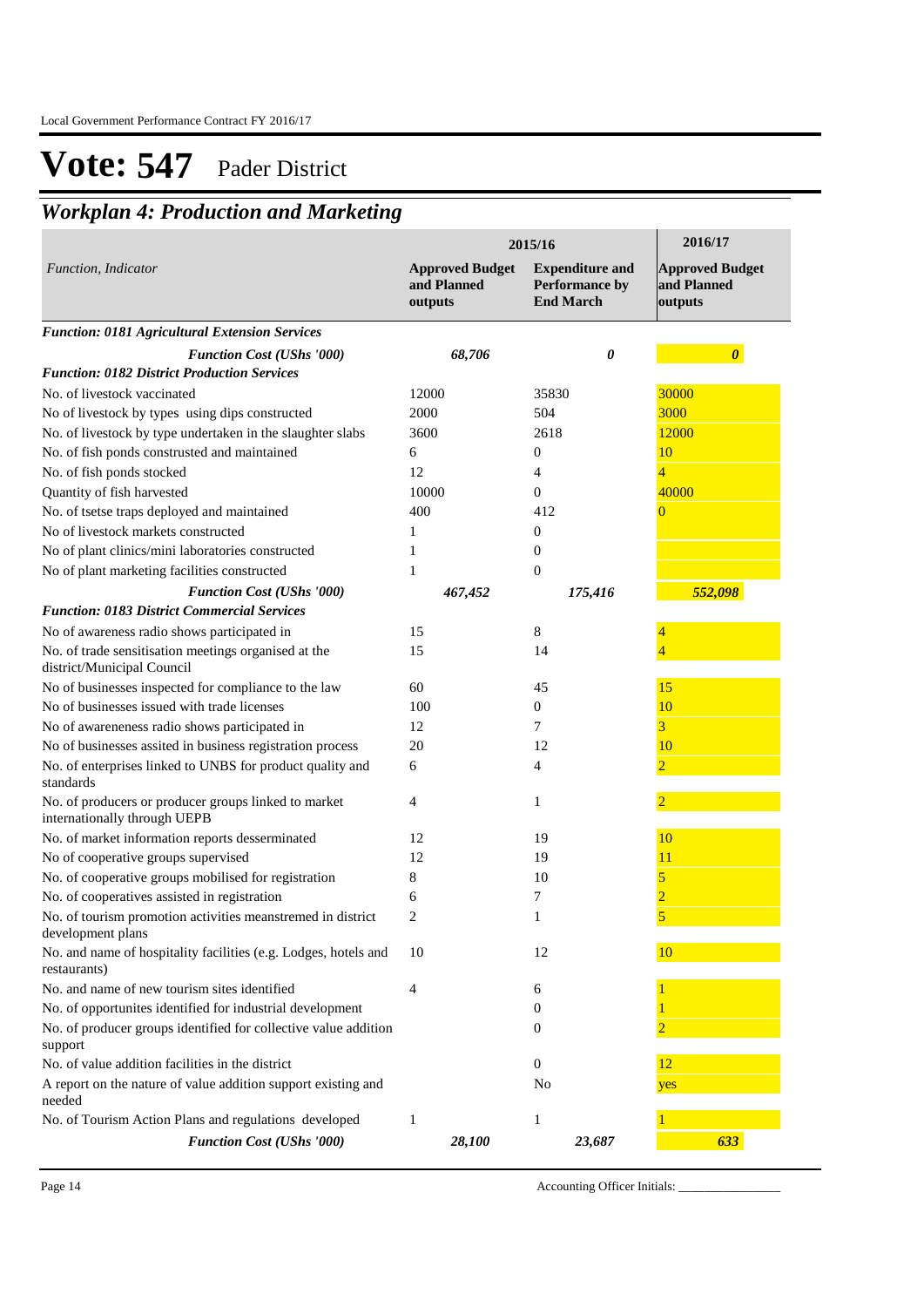## *Workplan 4: Production and Marketing*

|                            |                               |                                                  | 2015/16                                                             | 2016/17                                                 |
|----------------------------|-------------------------------|--------------------------------------------------|---------------------------------------------------------------------|---------------------------------------------------------|
| <i>Function, Indicator</i> |                               | <b>Approved Budget</b><br>and Planned<br>outputs | <b>Expenditure and</b><br><b>Performance by</b><br><b>End March</b> | <b>Approved Budget</b><br>and Planned<br><b>outputs</b> |
|                            | Cost of Workplan (UShs '000): | 564,258                                          | 199,103                                                             | 552.732                                                 |

### *2015/16 Physical Performance up to March*

Received revenue was used for payment completed construction of Produce store in Pader Sub County, 1 market stall in Ogom Sub County, payments for 2 pit latrines in Atanga and Ogom being processed, and construction of Lacekocot market stalls started

### *Planned Outputs for 2016/17*

The department intends to engage in Construction of 1 market stalls unit at Kilak corner-Pader sub county and Construction of 1 plant clinic and mini laboratory at Pader district Hqtrs; rehabilitation and stocking of fish ponds in Awere, Atanga, Lapul and Laguti sub counties, deployment of tse tse traps in Puranga, Awere, Pader, Angagura sub counties, animal disease control and prevention in 12 sub counties, enforcement of animal laws in 6 sub counties, quality assurance in 12 sub counties, meat inspection in 2 urban centres; Weed, pests and plant disease control in 12 sub counties, establishment of new crop variety multiplication gardens, promotion of scool gardens in 17 primary schools, trade promotional activities in 12 sub counties, market information dissemination and linkage activities, cooperatives development activities in 12 sub counties, tourism promotion activities in 6 sub counties, distribution of agro inputs to farmers in 12 sub counties under operation wealth creation,quality assurance for livestock, crop and fish in 12 sub counties

### **(iii) Details of Off-Budget Activities carried out by NGOs, Central Government, the Private Sector and Donors**

PRDP restocking shall be implemented by Office of the Prime minister, Support to district agricultural office by VODP (oil seed development in the district), restocking of Aswa ranch shall be implemented by NAGRC/MAAIF, small holder horticultural develoment shall be undertaken by JICA in selected sub counties, implementation of operation wealth creation shall be undertaken by OPM/MAAIF/NAADS for agro input supplies.

### **(iv) The three biggest challenges faced by the department in improving local government services**

### *Understaffing 1.*

The Production department has only four extension workers some have been assigned other duties.We are likely to fail in recruiting ther required number of graduate vets (only one shortlisted).

### *Lack of transport 2.*

The department has only one vehicle under operation wealth creation (its control is not well defined). Available motorcycles are old with high maintanance costs.

### *Low budget 3.*

Production receives only 5% of the district Unconditional grant to be shared among 7 subsectors. This budget is often not accessible for use when requested. Other sources (PMG,PRDP) have been reduced and not adequate to fund planned activities.

## *Workplan 5: Health*

### **(i) Overview of Workplan Revenue and Expenditures**

| <b>Outturn by end</b><br>Approved<br>Approved | UShs Thousand |               | 2015/16 | 2016/17       |  |
|-----------------------------------------------|---------------|---------------|---------|---------------|--|
|                                               |               | <b>Budget</b> | March   | <b>Budget</b> |  |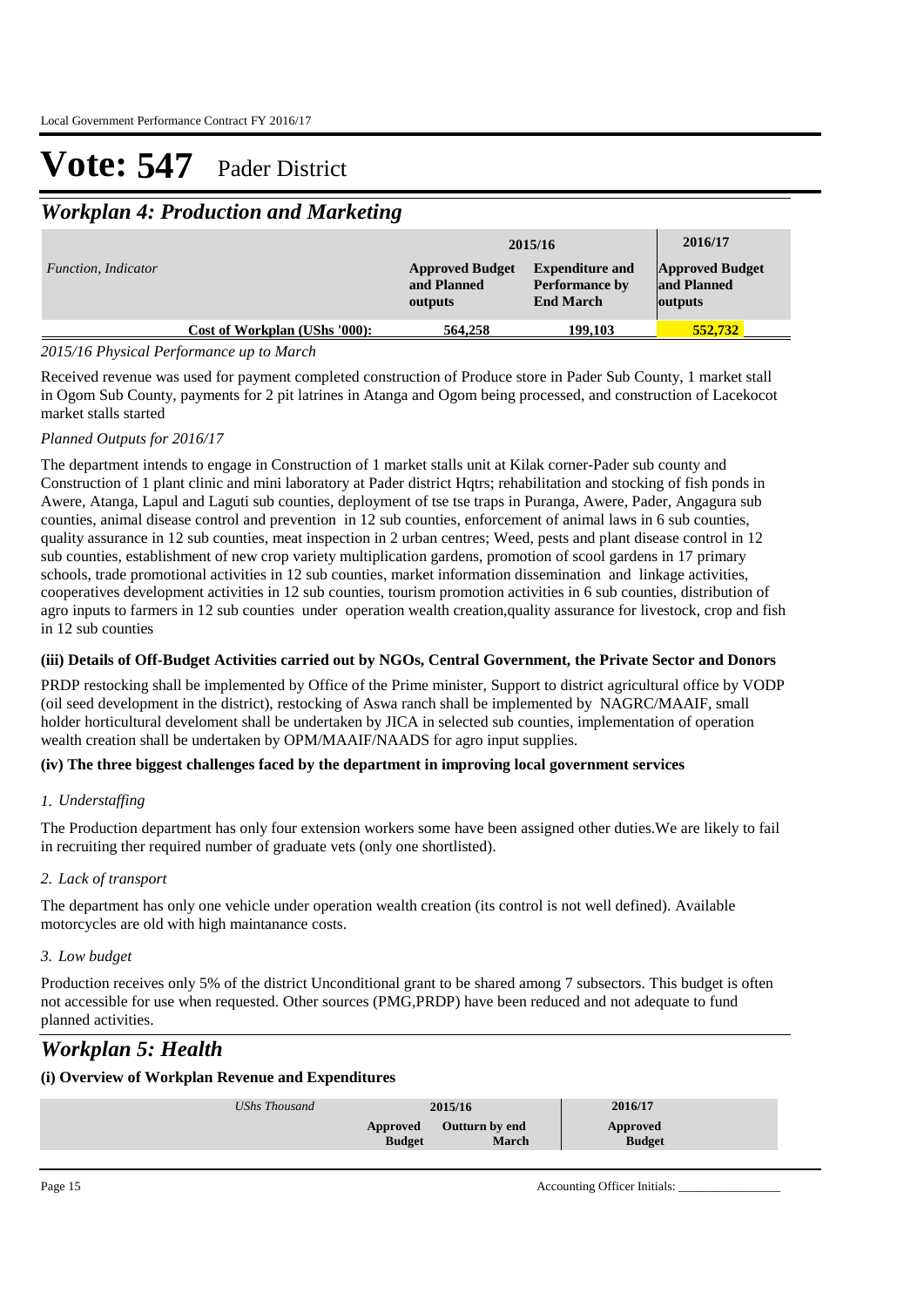### *Workplan 5: Health*

### *A: Breakdown of Workplan Revenues:*

| 1,747,524 | 2,814,611    | 2,498,914 |  |
|-----------|--------------|-----------|--|
| 8,473     | $\mathbf{0}$ | 11,556    |  |
| 8,586     | $\Omega$     | 8,305     |  |
| 9,240     | $\Omega$     |           |  |
| 203,571   | 913,040      |           |  |
| 141,179   | 105,884      | 159,716   |  |
| 969,798   | 1,503,618    | 2,319,336 |  |
| 406,677   | 292,069      |           |  |
| 1,143,255 | 723,376      | 1,343,566 |  |
| 333,255   | 333,255      |           |  |
| 40,000    | $\Omega$     | 44,375    |  |
| 770,000   | 390,121      | 770,000   |  |
|           | $\Omega$     | 500,000   |  |
| $\Omega$  | $\Omega$     | 29,191    |  |
| 2,890,779 | 3,537,987    | 3,842,481 |  |
|           |              |           |  |
| 1,747,524 | 2,238,252    | 2,498,914 |  |
| 969.798   | 1,503,618    | 2,319,336 |  |
| 777,726   | 734,634      | 179,578   |  |
| 1,143,255 | 360,928      | 1,343,566 |  |
| 373,255   | 23,660       | 573,566   |  |
| 770,000   | 337,267      | 770,000   |  |
| 2,890,779 | 2,599,179    | 3,842,481 |  |
|           |              |           |  |

 $\mathbf{I}$ 

### *2015/16 Revenue and Expenditure Performance up to March*

The Health Department planned for 2,890,779,000/= and received 3,537,987,000/= cumulatively which is 122% of the annual budget. The planned quarterly expenditure was at 722,695,000/= but the actual receipt was 1,485,014,000/= which is up to 205%. The department received funds for Polio Campaigns (2 rounds), GAVI activities and Response to Malaria Outbreak which was not previously planned for. There has been an over expenditure on the General Staff salaries which increased from  $242,450,000/=$  to  $578,740,978/=$  because the wage bill was reduced and yet other positions of SNO, ADHO - MCH and the Biostatistician were filled. An additional 69 health workers were recruited with no increment in the wage bill.

#### *Department Revenue and Expenditure Allocations Plans for 2016/17*

The department heavily relies on reciept of revenues from government, donar and little locally raised revenues from the district. Of all these revenue source, central government transfers take the greatest percentage, followed by donor and lastly Locally Raised revenue. The total revenues in the FY 2016/17 increased by 32% compared to FY2015/16 due to more allocations under wages for health staff. Of all these, the department will pay staff salaries, operation and mentainace, general administration, coaching mentorship, etc.

### **(ii) Summary of Past and Planned Workplan Outputs**

|                     |                        | 2015/16                | 2016/17                |
|---------------------|------------------------|------------------------|------------------------|
| Function, Indicator | <b>Approved Budget</b> | <b>Expenditure and</b> | <b>Approved Budget</b> |
|                     | and Planned            | <b>Performance by</b>  | and Planned            |
|                     | outputs                | <b>End March</b>       | outputs                |

#### *Function: 0881 Primary Healthcare*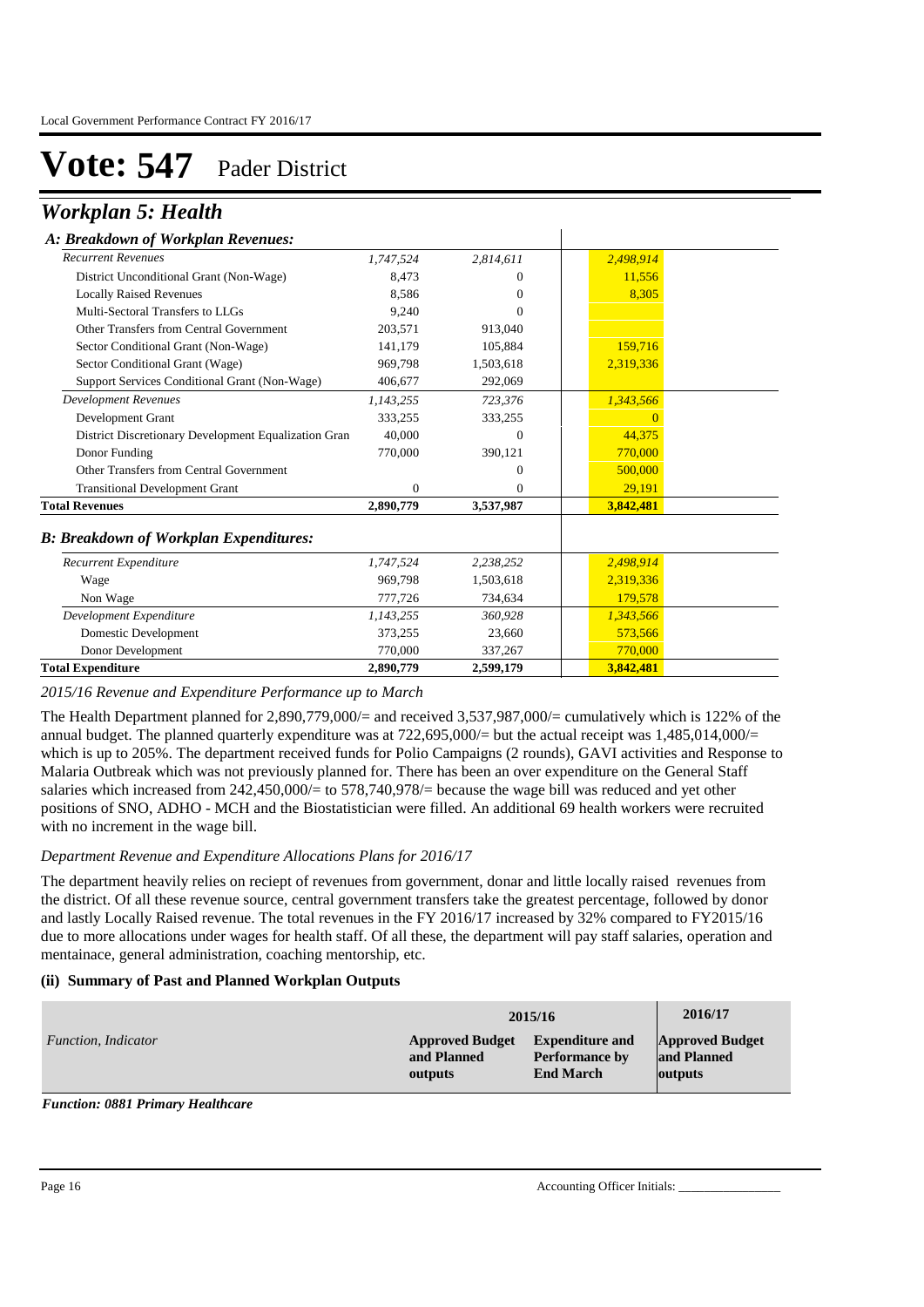### *Workplan 5: Health*

|                                                                                             |                                                  | 2015/16                                                      | 2016/17                                          |
|---------------------------------------------------------------------------------------------|--------------------------------------------------|--------------------------------------------------------------|--------------------------------------------------|
| Function, Indicator                                                                         | <b>Approved Budget</b><br>and Planned<br>outputs | <b>Expenditure and</b><br>Performance by<br><b>End March</b> | <b>Approved Budget</b><br>and Planned<br>outputs |
| Number of outpatients that visited the NGO Basic health<br>facilities                       | 2200                                             | 2326                                                         | 2200                                             |
| Number of inpatients that visited the NGO Basic health<br>facilities                        | 667                                              | 88                                                           | 667                                              |
| No. and proportion of deliveries conducted in the NGO Basic<br>health facilities            | 282                                              | 164                                                          | 282                                              |
| Number of children immunized with Pentavalent vaccine in<br>the NGO Basic health facilities | 920                                              | 476                                                          | 920                                              |
| Number of trained health workers in health centers                                          | 300                                              | 80                                                           | 316                                              |
| No of trained health related training sessions held.                                        | 12                                               | 166                                                          | 24                                               |
| Number of outpatients that visited the Govt. health facilities.                             | 268048                                           | 237700                                                       | 73532                                            |
| Number of inpatients that visited the Govt. health facilities.                              | 8235                                             | 8956                                                         | 33532                                            |
| No and proportion of deliveries conducted in the Govt. health<br>facilities                 | 3138                                             | 1979                                                         | 375                                              |
| % age of approved posts filled with qualified health workers                                | 95                                               | 89                                                           | 89                                               |
| % age of Villages with functional (existing, trained, and<br>reporting quarterly) VHTs.     | 85                                               | 50                                                           | 65                                               |
| No of children immunized with Pentavalent vaccine                                           | 10333                                            | 4490                                                         | 17000                                            |
| No of new standard pit latrines constructed in a village                                    | $\mathbf{1}$                                     | $\mathbf{0}$                                                 |                                                  |
| No of villages which have been declared Open Deafecation<br>Free(ODF)                       | 30                                               | 9                                                            |                                                  |
| No of healthcentres constructed                                                             | 2                                                | $\overline{4}$                                               |                                                  |
| No of healthcentres rehabilitated                                                           | $\overline{4}$                                   | $\mathbf{0}$                                                 |                                                  |
| Value of medical equipment procured                                                         |                                                  | $\overline{0}$                                               | 23                                               |
| <b>Function Cost (UShs '000)</b><br><b>Function: 0882 District Hospital Services</b>        | 2,890,778                                        | 2,599,179                                                    | 1,023,145                                        |
| <b>Function Cost (UShs '000)</b><br>Function: 0883 Health Management and Supervision        | 0                                                | 0                                                            | 500,000                                          |
| <b>Function Cost (UShs '000)</b>                                                            | 0                                                | 0                                                            | 2,319,336                                        |
| Cost of Workplan (UShs '000):                                                               | 2,890,778                                        | 2,599,179                                                    | 3,842,481                                        |

*2015/16 Physical Performance up to March*

There has been 02 rounds of Polio Campaigns .i.e. January and March. There has been door to door distribution of Micro - Nutrient Powders for all children 6 - 23 months by the VHTs. There has been mass treatment with Ivermectin to house to house by the VHTs. An additional 14 newly recruited health workers have accessed the payroll and have their salary arrears paid.

### *Planned Outputs for 2016/17*

The department intends to carry out general operation in the departments, coaching in the facilities, mentorships, minor operation and maintenance of assets. The department further intends to carry out monthly supervision in the facilities. servicing of five grounded Ambulances in the health facilities, Procure 130 metallic beds, blankets, bed sheets in all the 13 health Centre threes.Procurement of two laptop computers and motorcycles for Biostatistician and DHO's offices.

### **(iii) Details of Off-Budget Activities carried out by NGOs, Central Government, the Private Sector and Donors**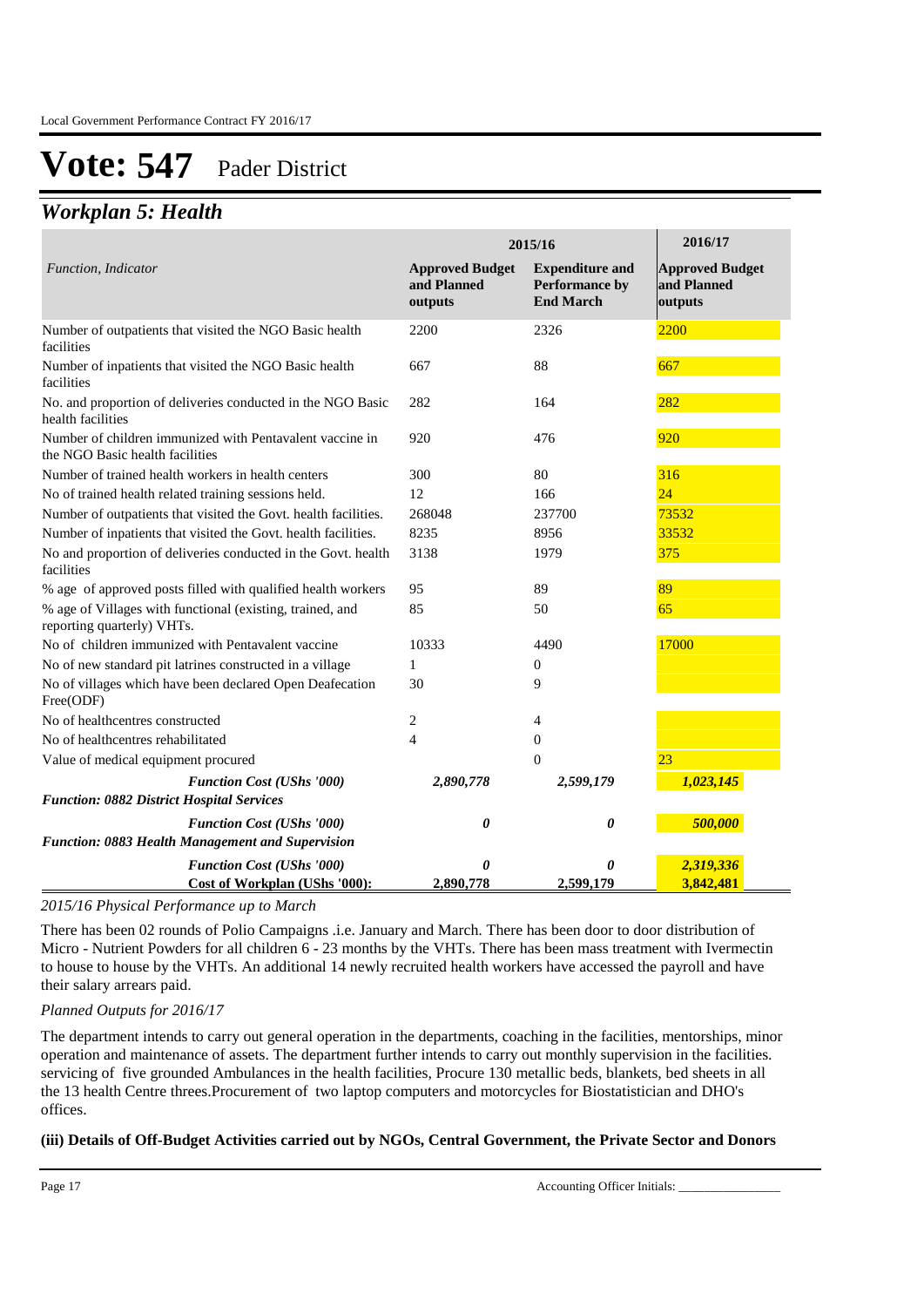### **(***Workplan 5: Health***) Details of Off-Budget Activities can be not only and Donors and Donors <b>Budget Activities** Sector and Donors *Contral Government* Sector and Donors *Contral Government* Sector *Activities*

Off budget that shall be carried out by NGOs include but not limited to the followings; Outreaches activities, training of private for profit Clinics and Health facilities by PACE, AMREF, Other emergencies eg Immunisations by Ministry of Health.

### **(iv) The three biggest challenges faced by the department in improving local government services**

#### *Administrative challenges in the Units leading to indiscipline cases 1.*

There is serious indiscipline casese in the Health facilities, especially absentism in the facilities hence leading to poor service deliveries to the community. Much as Pader has above 75% staff ceiling, majority are at school, hence poor services

#### *Inadequate Development grants in the Department. 2.*

In the whole financial year, the department has a total of 85,000,000 PHC Development Grants and 33,000,00 ( PRDP) , This little funds do not allow the department to handle crucial development activities such as renovation of facilities and construct.

### *No Unconditional grants allocation to the department 3.*

The department as total of only 16,000,000 (LRR & Un Conditional Grant), this makes the department heavily relies on donner other than Government revenue for operations

### *Workplan 6: Education*

### **(i) Overview of Workplan Revenue and Expenditures**

| <b>UShs Thousand</b>                                 |                           | 2015/16                 | 2016/17                          |
|------------------------------------------------------|---------------------------|-------------------------|----------------------------------|
|                                                      | Approved<br><b>Budget</b> | Outturn by end<br>March | <b>Approved</b><br><b>Budget</b> |
| A: Breakdown of Workplan Revenues:                   |                           |                         |                                  |
| <b>Recurrent Revenues</b>                            | 8,818,809                 | 5,818,417               | 8,566,871                        |
| District Unconditional Grant (Non-Wage)              | 11,940                    | 44,828                  | 36,771                           |
| District Unconditional Grant (Wage)                  | 36,262                    | 37.014                  |                                  |
| <b>Locally Raised Revenues</b>                       | 17,171                    | 3,200                   | 16,611                           |
| Multi-Sectoral Transfers to LLGs                     | 15,957                    | $\Omega$                |                                  |
| Other Transfers from Central Government              | 2,700                     | $\Omega$                |                                  |
| Sector Conditional Grant (Non-Wage)                  | 1,402,339                 | 914,058                 | 1,402,339                        |
| Sector Conditional Grant (Wage)                      | 6,254,297                 | 4,409,812               | 7,111,150                        |
| Support Services Conditional Grant (Non-Wage)        | 1,078,142                 | 409,505                 |                                  |
| <b>Development Revenues</b>                          | 917.780                   | 749,403                 | 497,182                          |
| Development Grant                                    | 705,312                   | 705,312                 | 215,594                          |
| District Discretionary Development Equalization Gran |                           | $\Omega$                | 110,938                          |
| Donor Funding                                        | 170,142                   | 44,091                  | 170,650                          |
| Multi-Sectoral Transfers to LLGs                     | 42,326                    | $\Omega$                |                                  |
| <b>Total Revenues</b>                                | 9,736,588                 | 6,567,820               | 9,064,053                        |
| <b>B: Breakdown of Workplan Expenditures:</b>        |                           |                         |                                  |
| Recurrent Expenditure                                | 8,818,809                 | 5,612,033               | 8,566,871                        |
| Wage                                                 | 6,290,561                 | 4,402,153               | 7,111,150                        |
| Non Wage                                             | 2,528,248                 | 1,209,880               | 1,455,721                        |
| Development Expenditure                              | 917,780                   | 296,511                 | 497,182                          |
| Domestic Development                                 | 747,638                   | 257,154                 | 326,532                          |
| Donor Development                                    | 170,142                   | 39,357                  | 170,650                          |
| <b>Total Expenditure</b>                             | 9,736,588                 | 5,908,544               | 9,064,053                        |

Page 18 Accounting Officer Initials: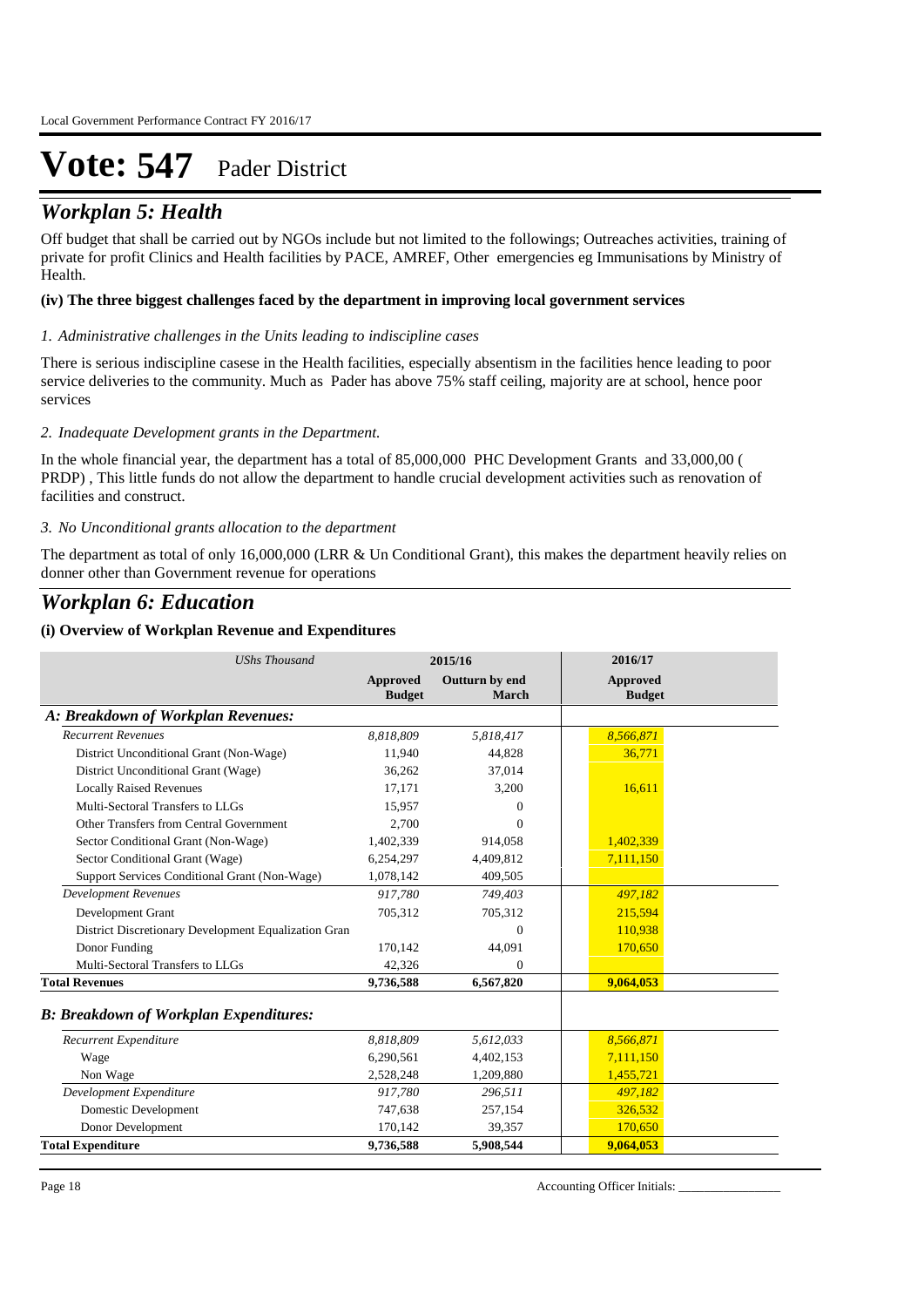### *Workplan 6: Education*

### *2015/16 Revenue and Expenditure Performance up to March*

The actual cumulative receipt by Education department up to the end of Q3 FY 2015/2016 was UGX 6,567,820,000 representing 67% of the approved budget (UGX 9,736,588,000).The receipts was lower than the 75% expected mainly due to low allocation under LRR to the department due to very low revenue base, non-receipt and transfer to LLGs, Hard to reach allowance was received but combine with salaries because of no provision for reporting on the expenditure side. The high performance was mainly from Conditional grants to the Education sector and Unconditional grant non-wage which was meant for training of teachers on data capture and commissioning of Kilak Technical Institute. Overall, out of the UGX 2,505,986,000 that was received in the quarter, UGX 2,051,746,000 was spent, representing 81.9% expenditure performance. Of the revenue received, 63.9% (UGX 1,601,515,000) was spent on wage and hard to reach allowance 14.3% (UGX 358,158,000) was spent Non-wage and 2.1% (UGX 52,691,000) was spent on development and 1.6% (UGX 39,357,000) was spent on donor activities.

### *Department Revenue and Expenditure Allocations Plans for 2016/17*

Compared to the FY 2015/16, the 2016/17 FY revenues has increased by 0.9% due to more allocations under wage for primary teachers and UPE grants.The expenditure areas will include salaries for the employes, construction of schools and supplies of desk including training and inspections

### **(ii) Summary of Past and Planned Workplan Outputs**

|                                                             |                                                  | 2015/16                                                      | 2016/17                                          |
|-------------------------------------------------------------|--------------------------------------------------|--------------------------------------------------------------|--------------------------------------------------|
| Function, Indicator                                         | <b>Approved Budget</b><br>and Planned<br>outputs | <b>Expenditure and</b><br>Performance by<br><b>End March</b> | <b>Approved Budget</b><br>and Planned<br>outputs |
| <b>Function: 0781</b>                                       |                                                  |                                                              |                                                  |
| No. of pupils enrolled in UPE                               | 72000                                            | 67500                                                        | 62000                                            |
| No. of student drop-outs                                    | 300                                              | 175                                                          | 30                                               |
| No. of Students passing in grade one                        | 150                                              | 31                                                           | 150                                              |
| No. of pupils sitting PLE                                   | 3400                                             | 2937                                                         | 4500                                             |
| No. of classrooms constructed in UPE                        |                                                  | $\mathbf{0}$                                                 | 5                                                |
| No. of latrine stances constructed                          |                                                  | $\Omega$                                                     | 7                                                |
| No. of primary schools receiving furniture                  |                                                  | $\overline{0}$                                               | 90                                               |
| <b>Function Cost (UShs '000)</b>                            | 7,508,828                                        | 4,621,633                                                    | 7,537,210                                        |
| <b>Function: 0782</b>                                       |                                                  |                                                              |                                                  |
| No. of students enrolled in USE                             | 3000                                             | 3200                                                         | 3133                                             |
| <b>Function Cost (UShs '000)</b>                            | 1,313,261                                        | 840,362                                                      | 385,902                                          |
| <b>Function: 0783 Skills Development</b>                    |                                                  |                                                              |                                                  |
| No. Of tertiary education Instructors paid salaries         | 13                                               | 42                                                           | 42                                               |
| No. of students in tertiary education                       | 300                                              | 300                                                          | 400                                              |
| <b>Function Cost (UShs '000)</b>                            | 591,241                                          | 211,433                                                      | 832,256                                          |
| Function: 0784 Education & Sports Management and Inspection |                                                  |                                                              |                                                  |
| No. of primary schools inspected in quarter                 | 30                                               | 107                                                          | 133                                              |
| No. of secondary schools inspected in quarter               | 3                                                | 18                                                           | 24                                               |
| No. of tertiary institutions inspected in quarter           | 2                                                | 6                                                            | $\overline{2}$                                   |
| No. of inspection reports provided to Council               | 12                                               | 2                                                            | 8                                                |
| <b>Function Cost (UShs '000)</b>                            | 319,658                                          | 226,108                                                      | 275,624                                          |
| <b>Function: 0785 Special Needs Education</b>               |                                                  |                                                              |                                                  |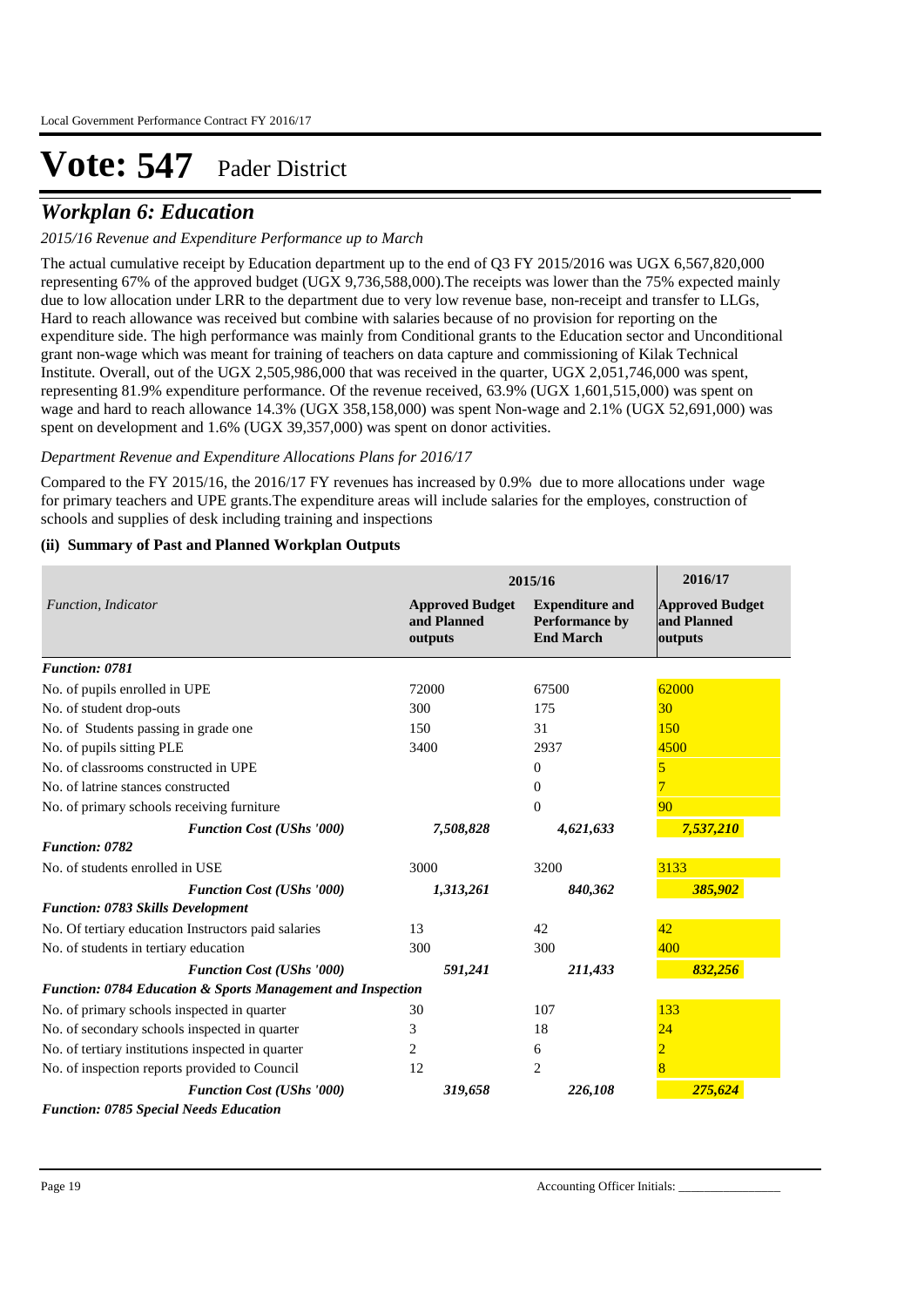### *Workplan 6: Education*

|                                          |                                                                   |                                                  | 2015/16                                                      | 2016/17                                          |
|------------------------------------------|-------------------------------------------------------------------|--------------------------------------------------|--------------------------------------------------------------|--------------------------------------------------|
| <i>Function, Indicator</i>               |                                                                   | <b>Approved Budget</b><br>and Planned<br>outputs | <b>Expenditure and</b><br>Performance by<br><b>End March</b> | <b>Approved Budget</b><br>and Planned<br>outputs |
| No. of SNE facilities operational        |                                                                   | 0                                                |                                                              |                                                  |
| No. of children accessing SNE facilities |                                                                   | 50                                               | 2134                                                         | 2017                                             |
|                                          | <b>Function Cost (UShs '000)</b><br>Cost of Workplan (UShs '000): | 3,601<br>9,736,588                               | 9,007<br>5,908,544                                           | 33,061<br>9,064,053                              |

### *2015/16 Physical Performance up to March*

SMC and PTA engaged in community meetings, Head teachers training on data capture conducted, Primary school football tournament done, retention for completed contracts works for FY 2014/15 paid, payment for construction Staff houses paid, RTRR mechanism disseminated, Staff salaries paid (801 primary teachers) and teachers Monitored

### *Planned Outputs for 2016/17*

Schools construction, supply of desks, inspection and monitoring the performance of teachers and SMCs at all primary, secondary and tertiary schools. Payment of salaries and transfers under UPE, USE effected to schools. Office running costs (stationaries, report production and disseminations to stakeholders)

### **(iii) Details of Off-Budget Activities carried out by NGOs, Central Government, the Private Sector and Donors**

UNICEF funding worth UGX 190,000 towards inspectionof schools, training of SMCS

### **(iv) The three biggest challenges faced by the department in improving local government services**

*Inadequate staffing 1.*

Ceiling especially at primary level not opened

*Inadequate transport 2.*

The only vehicle is grounded

*High turn over of teachers 3.*

This is being caused by loan defaulters who run a way

### *Workplan 7a: Roads and Engineering*

### **(i) Overview of Workplan Revenue and Expenditures**

| UShs Thousand                                        |                           | 2015/16                 | 2016/17                   |  |
|------------------------------------------------------|---------------------------|-------------------------|---------------------------|--|
|                                                      | Approved<br><b>Budget</b> | Outturn by end<br>March | Approved<br><b>Budget</b> |  |
| A: Breakdown of Workplan Revenues:                   |                           |                         |                           |  |
| <b>Recurrent Revenues</b>                            | 902.787                   | 439.096                 | 883,224                   |  |
| District Unconditional Grant (Non-Wage)              | 21,853                    | $\Omega$                | 32,667                    |  |
| District Unconditional Grant (Wage)                  | 86,000                    | 43,000                  | 86,000                    |  |
| <b>Locally Raised Revenues</b>                       | 7.439                     | $\Omega$                | 22.229                    |  |
| Multi-Sectoral Transfers to LLGs                     | 22,102                    | $\Omega$                |                           |  |
| Other Transfers from Central Government              | 765,392                   | 396,096                 |                           |  |
| Sector Conditional Grant (Non-Wage)                  |                           | $\Omega$                | 742,328                   |  |
| <b>Development Revenues</b>                          | 902.423                   | 827.752                 | 600.752                   |  |
| Development Grant                                    | 827,752                   | 827,752                 | 512,002                   |  |
| District Discretionary Development Equalization Gran | 5,000                     | $\Omega$                | 88,750                    |  |

Page 20 Accounting Officer Initials: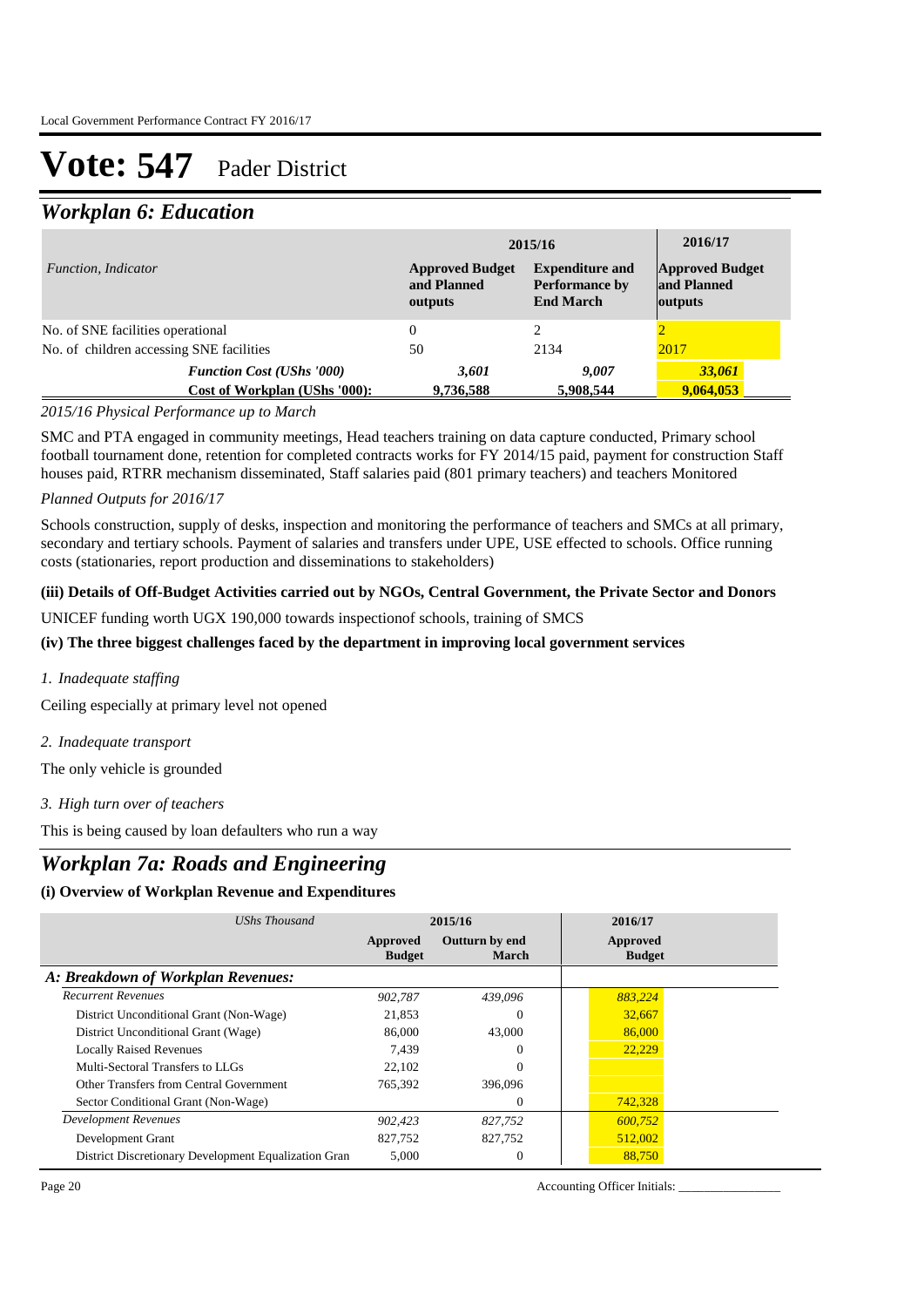### *Workplan 7a: Roads and Engineering*

| Multi-Sectoral Transfers to LLGs              | 17,221    | $\overline{0}$ |           |  |
|-----------------------------------------------|-----------|----------------|-----------|--|
| Other Transfers from Central Government       | 52,450    | 0              |           |  |
| <b>Total Revenues</b>                         | 1,805,210 | 1,266,848      | 1,483,977 |  |
| <b>B: Breakdown of Workplan Expenditures:</b> |           |                |           |  |
| Recurrent Expenditure                         | 907,787   | 347,450        | 883.224   |  |
| Wage                                          | 86,000    | 64.500         | 86,000    |  |
| Non Wage                                      | 821.787   | 282,950        | 797.224   |  |
| Development Expenditure                       | 897.423   | 129,974        | 600.752   |  |
| Domestic Development                          | 897.423   | 129,974        | 600,752   |  |
| Donor Development                             | $\Omega$  | $\Omega$       | $\Omega$  |  |
| <b>Total Expenditure</b>                      | 1,805,210 | 477,424        | 1,483,977 |  |

### *2015/16 Revenue and Expenditure Performance up to March*

The cumulative actual receipt by Roads and Engineering department up to the end of Q3 FY 2015/2016 was UGX 1,266,848,188 representing 70% of the approved budget (UGX 1,805,210,000). The overall expenditure for Q3 was UGX 110,401,505 which is 25% of the receipts. This was mainly expenditure on staff wage,Administrative costs,Transfers to T/C,Routine road Mtce & Mechanised Activities,Mechanical Impress & Retention payment for Low cost seal Works

### *Department Revenue and Expenditure Allocations Plans for 2016/17*

Road sector will be financed majorly on conditional grants from the centre and a little propotion of LRR and UCG. The total revenues has however dropped by 19.8% compared to the FY 2015/16.This arose out of remlaries (UCG), fixing bottle necks on community roads, office renovations and tarmacing in Pader Town Council.

### **(ii) Summary of Past and Planned Workplan Outputs**

|                                                                  | 2015/16                                          | 2016/17                                                             |                                                  |
|------------------------------------------------------------------|--------------------------------------------------|---------------------------------------------------------------------|--------------------------------------------------|
| Function, Indicator                                              | <b>Approved Budget</b><br>and Planned<br>outputs | <b>Expenditure and</b><br><b>Performance by</b><br><b>End March</b> | <b>Approved Budget</b><br>and Planned<br>outputs |
| <b>Function: 0481 District, Urban and Community Access Roads</b> |                                                  |                                                                     |                                                  |
| No of bottle necks removed from CARs                             | 12                                               | 13                                                                  | 11                                               |
| Length in Km of urban roads resealed                             | 35                                               |                                                                     |                                                  |
| Length in Km of Urban unpaved roads routinely maintained         |                                                  | 0                                                                   | 21                                               |
| No. of bottlenecks cleared on community Access Roads             | 14                                               |                                                                     | 4                                                |
| Length in Km of District roads routinely maintained              | 398                                              | 600                                                                 | 420                                              |
| Length in Km of District roads periodically maintained           | 38                                               | 9                                                                   | 34                                               |
| Length in Km of District roads maintained.                       | 17                                               | 0                                                                   | 4                                                |
| Lengths in km of community access roads maintained               | 130                                              | $\Omega$                                                            | 420                                              |
| Length in Km. of rural roads constructed                         |                                                  | $\Omega$                                                            |                                                  |
| <b>Function Cost (UShs '000)</b>                                 | 1,679,194                                        | 447,689                                                             | 1,366,137                                        |
| <b>Function: 0482 District Engineering Services</b>              |                                                  |                                                                     |                                                  |
| No. of Public Buildings Constructed                              | 3                                                | $\theta$                                                            |                                                  |
| <b>Function Cost (UShs '000)</b>                                 | 129,215                                          | 29,736                                                              | 117,840                                          |
| Cost of Workplan (UShs '000):                                    | 1,808,409                                        | 477,424                                                             | 1,483,976                                        |

*2015/16 Physical Performance up to March*

Routine maintenance on196 Km of Dist. Roads for three months, Works on snags list completed for low cost seals. Most works for FY 2015/16 are under procurement.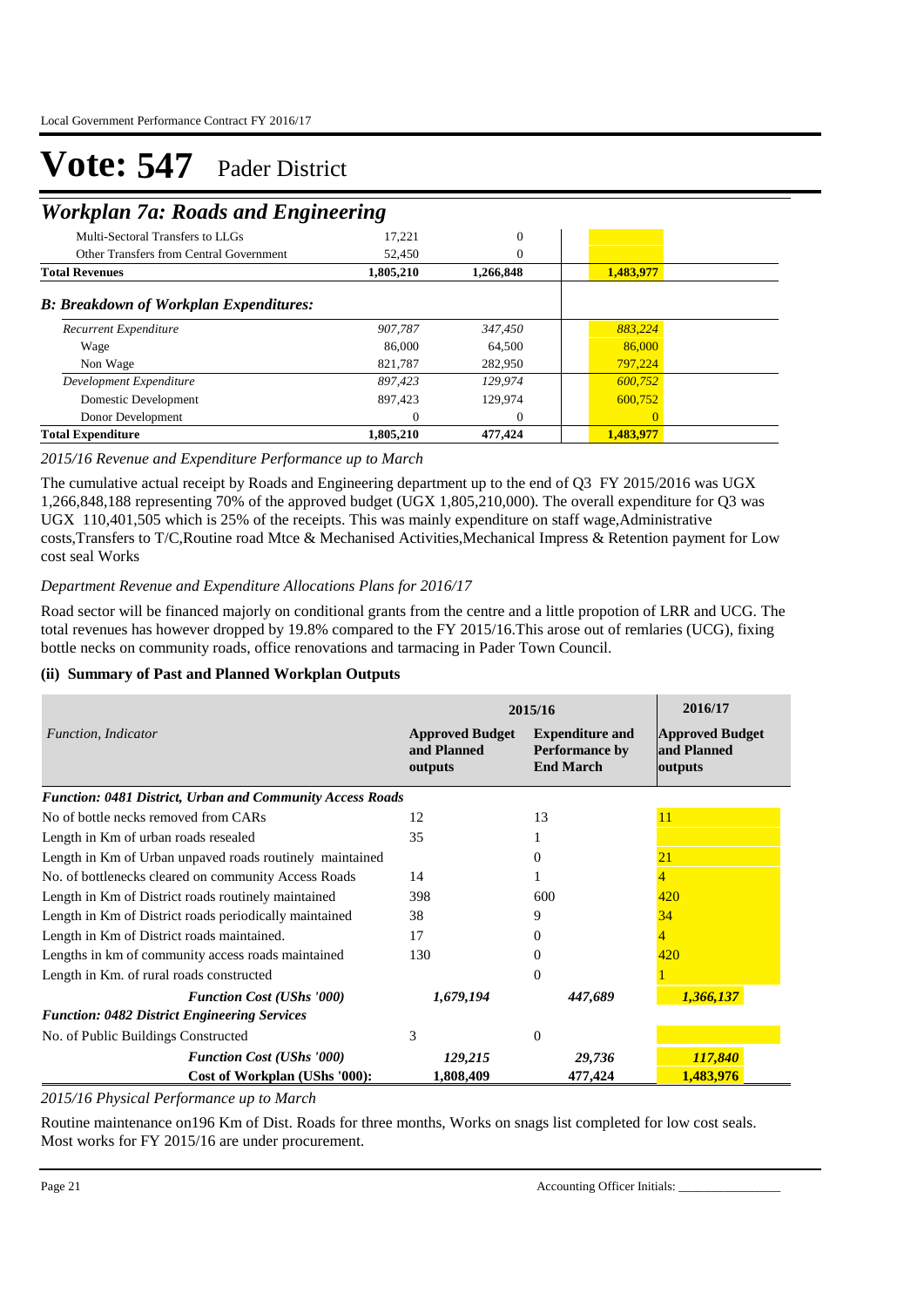## *Workplan 7a: Roads and Engineering*

### *Planned Outputs for 2016/17*

Payment for salaries; three culverts installations on Bolo-Lagile, Pajule-Kimia and Pader-Lukole Roads, Tarmacing of Pader TC Roads 1.5Km, CAR 63,923, Dist Rd 447,767 routine Mtce 420Km, and periodic Mtce 34Km at 238m and Pader Tc 108,927= routine Mtc of 20Km of Pader TC Roads and 4Km periodic maintenance.

### **(iii) Details of Off-Budget Activities carried out by NGOs, Central Government, the Private Sector and Donors**  None

### **(iv) The three biggest challenges faced by the department in improving local government services**

### *Low funding 1.*

No enough funding for rehabilitation and yer the roads are deteriorating beyond maintenance

### *Lack of Personnel 2.*

The department lacks staff, especially key ones especially the supervisor of Works

### *Transport (Motorcycle) 3.*

The department needs 3 motocyles for supervision of projects including the sub counties ones. Currently the depat have one one running pick up.

### *Workplan 7b: Water*

### **(i) Overview of Workplan Revenue and Expenditures**

| <b>UShs Thousand</b>                                 |                           | 2015/16                 | 2016/17                   |
|------------------------------------------------------|---------------------------|-------------------------|---------------------------|
|                                                      | Approved<br><b>Budget</b> | Outturn by end<br>March | Approved<br><b>Budget</b> |
| A: Breakdown of Workplan Revenues:                   |                           |                         |                           |
| <b>Recurrent Revenues</b>                            | 33.705                    | 0                       | 76,875                    |
| District Unconditional Grant (Non-Wage)              | 1,235                     | 0                       | 1.778                     |
| District Unconditional Grant (Wage)                  | 26,801                    | 0                       | 26,801                    |
| <b>Locally Raised Revenues</b>                       | 1,293                     | 0                       | 1,153                     |
| Multi-Sectoral Transfers to LLGs                     | 4,376                     | 0                       |                           |
| Sector Conditional Grant (Non-Wage)                  | $\Omega$                  | $\mathbf{0}$            | 47,143                    |
| <b>Development Revenues</b>                          | 1,032,553                 | 952,615                 | 660,423                   |
| Development Grant                                    | 726,605                   | 726,605                 | 238,846                   |
| District Discretionary Development Equalization Gran |                           | $\Omega$                | 66,563                    |
| Donor Funding                                        | 283,949                   | 209,510                 | 333,014                   |
| <b>Transitional Development Grant</b>                | 22,000                    | 16,500                  | 22,000                    |
| <b>Total Revenues</b>                                | 1,066,258                 | 952,615                 | 737,298                   |
| <b>B: Breakdown of Workplan Expenditures:</b>        |                           |                         |                           |
| Recurrent Expenditure                                | 55,705                    | 16,500                  | 76,875                    |
| Wage                                                 | 26,800                    | $\mathbf{0}$            | 26,800                    |
| Non Wage                                             | 28,905                    | 16,500                  | 50,075                    |
| Development Expenditure                              | 1,010,553                 | 367,639                 | 660,423                   |
| Domestic Development                                 | 726,605                   | 185,245                 | 327,409                   |
| Donor Development                                    | 283,949                   | 182,393                 | 333,014                   |
| <b>Total Expenditure</b>                             | 1,066,258                 | 384,139                 | 737,298                   |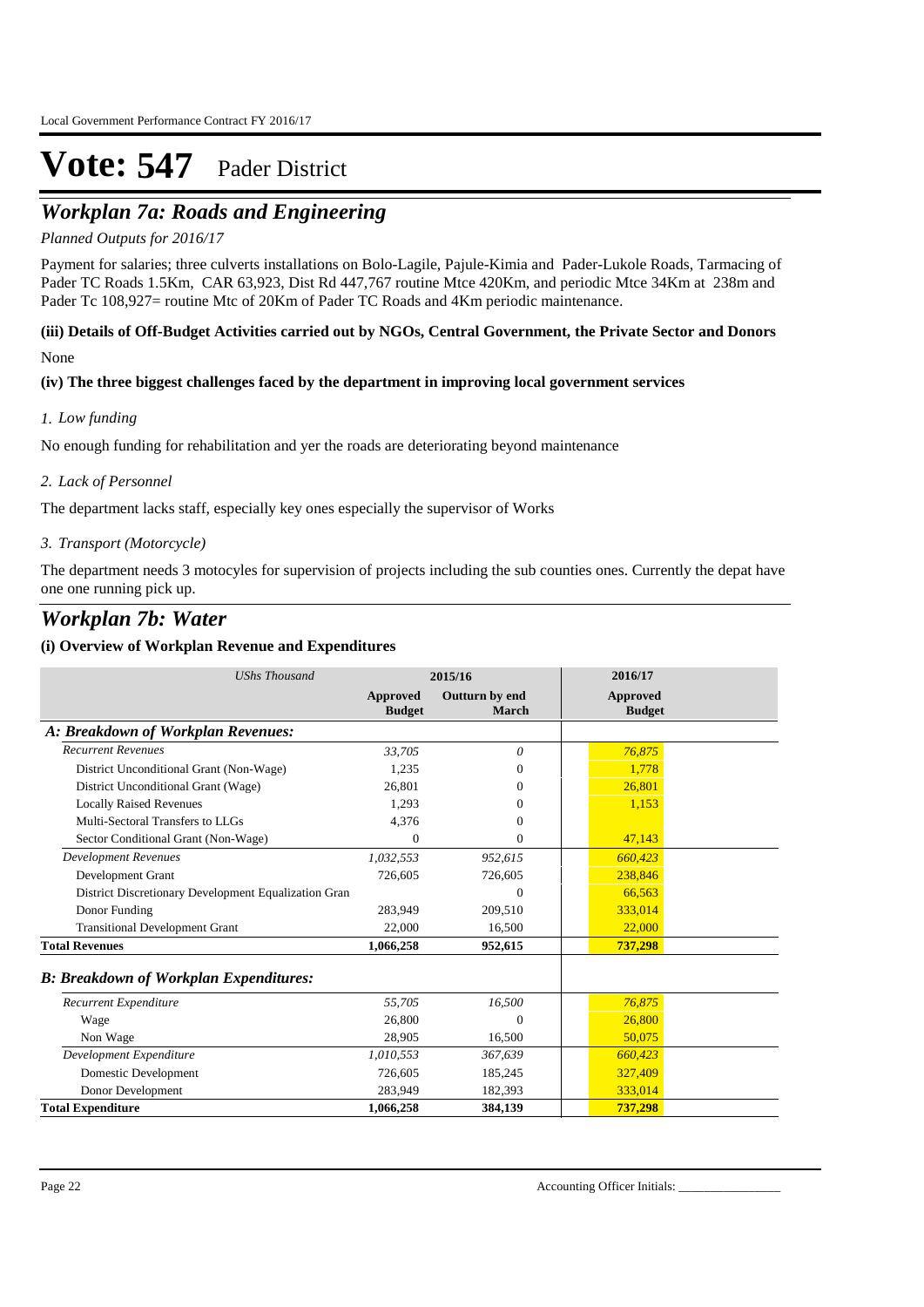## *Workplan 7b: Water*

### *2015/16 Revenue and Expenditure Performance up to March*

Water Department had Cumulative outturn of SHS. 952,615,000 By end of Quarter 3, FY 2015/16 out of the approved budget of UGX 1,066,258,000, representing 89%. In quarter 3 alone, the Department received UGX 421,451,000 of their departmental budget of 195,577,000 representing up to 215%, both from Donor Development, PAF and PRDP. By end of Q3, Water department had cumulative expenditure of UGX. 389,117,000 representing 36%. In Q3 alone, the department spent UGX. 28,098,000 representing under performance of 14%. The underperformance is largely due to delay of payments in IFMS and late award of contracts.

### *Department Revenue and Expenditure Allocations Plans for 2016/17*

 The Overall Water and Sanitation Departmental budget in FY 2016/17 is 737,298,000/= categorised as follows; PAF=238,846,000=( Drilling of BHs, Rehabilitation of BHs,Retention for 2015-2016, Water Survellance,Operational cost for DWO,Supervision, Monitoring & software activities. District Equilization Grant= 66,563,000/=( Rehabilitation of boreholes, Water Survellance & Software activities. Sanitation & Hygiene = 22,000,000/=,Wage=26,801,000/=, Non Wage Recurrent = 47,143,000/=,LRR=1,153,000/=,UCG=1,778,000/=. Donor = 333,014,000/=( Rehabilitation of boreholes, Rehabilitation of pipe water supply system, Operational cost for DWO, Supervision, Monitoring, assesment, Water Quality surveilance, Data update

### **(ii) Summary of Past and Planned Workplan Outputs**

|                     | 2015/16                |                        | 2016/17                |
|---------------------|------------------------|------------------------|------------------------|
| Function, Indicator | <b>Approved Budget</b> | <b>Expenditure and</b> | <b>Approved Budget</b> |
|                     | and Planned            | <b>Performance by</b>  | and Planned            |
|                     | outputs                | <b>End March</b>       | outputs                |

*Function: 0981 Rural Water Supply and Sanitation*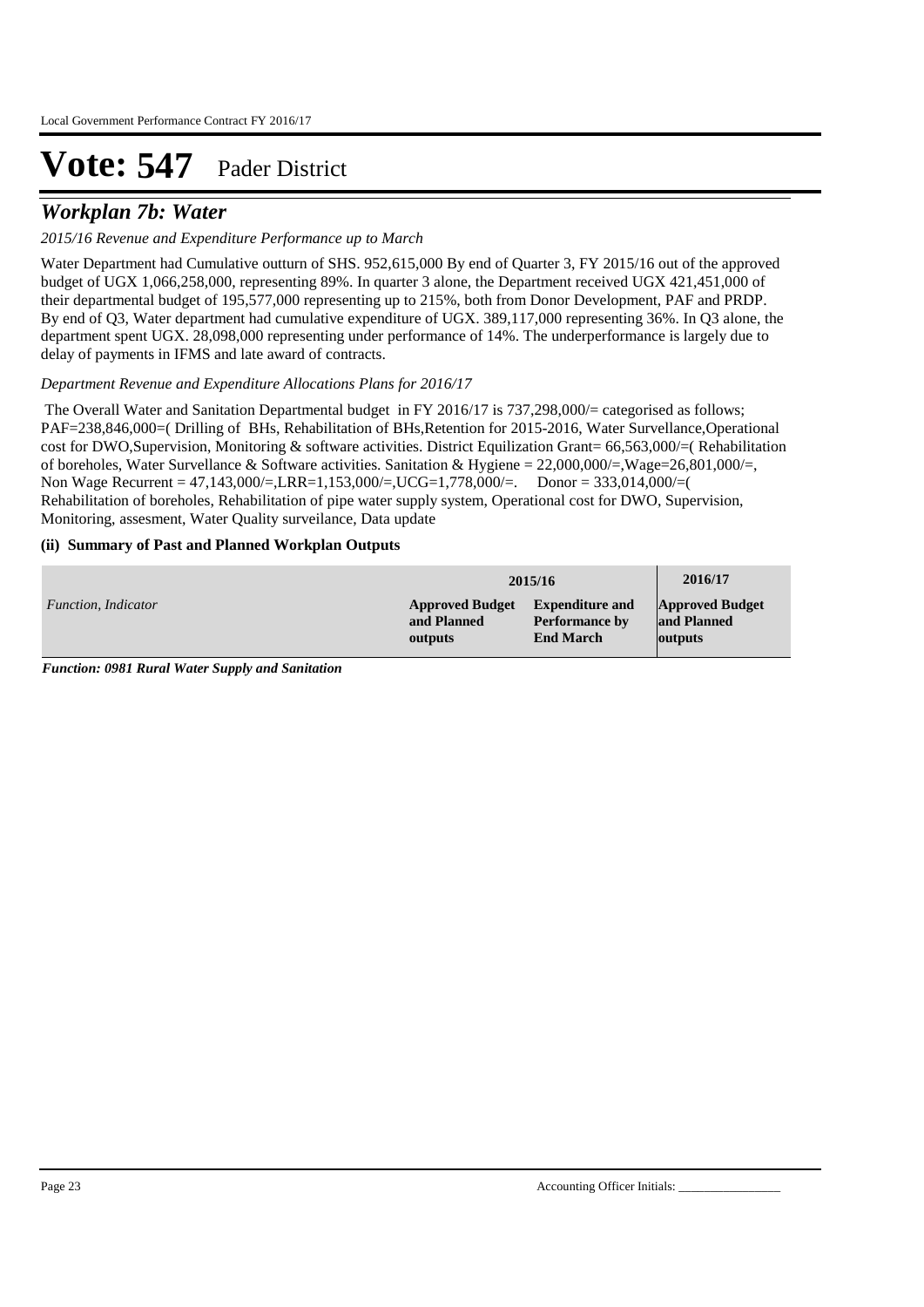### *Workplan 7b: Water*

|                                                                                                                                         | 2015/16                                          | 2016/17                                                      |                                                  |
|-----------------------------------------------------------------------------------------------------------------------------------------|--------------------------------------------------|--------------------------------------------------------------|--------------------------------------------------|
| Function, Indicator                                                                                                                     | <b>Approved Budget</b><br>and Planned<br>outputs | <b>Expenditure and</b><br>Performance by<br><b>End March</b> | <b>Approved Budget</b><br>and Planned<br>outputs |
| No. of supervision visits during and after construction                                                                                 | 29                                               | 8                                                            | 30                                               |
| No. of water points tested for quality                                                                                                  | 44                                               | 11                                                           | 1200                                             |
| No. of District Water Supply and Sanitation Coordination<br>Meetings                                                                    | 4                                                | 3                                                            | 04                                               |
| No. of Mandatory Public notices displayed with financial<br>information (release and expenditure)                                       | 4                                                | 3                                                            | 12                                               |
| No. of sources tested for water quality                                                                                                 | 44                                               | 11                                                           | 50                                               |
| No. of water points rehabilitated                                                                                                       | $\theta$                                         | 8                                                            |                                                  |
| % of rural water point sources functional (Shallow Wells)                                                                               |                                                  | 78                                                           |                                                  |
| No. of water pump mechanics, scheme attendants and<br>caretakers trained                                                                |                                                  | 48                                                           | $\bf{0}$                                         |
| No. of public sanitation sites rehabilitated                                                                                            |                                                  | $\mathbf{0}$                                                 |                                                  |
| No. of water and Sanitation promotional events undertaken                                                                               | 8                                                | 2                                                            |                                                  |
| No. of water user committees formed.                                                                                                    | 28                                               | 28                                                           | 30                                               |
| No. of Water User Committee members trained                                                                                             | 270                                              | 270                                                          | 270                                              |
| No. of private sector Stakeholders trained in preventative<br>maintenance, hygiene and sanitation                                       | $\overline{0}$                                   | $\overline{0}$                                               | 95                                               |
| No. of advocacy activities (drama shows, radio spots, public<br>campaigns) on promoting water, sanitation and good hygiene<br>practices | 2                                                | 2                                                            | 8                                                |
| No. of public latrines in RGCs and public places                                                                                        | 1                                                | $\mathbf{0}$                                                 |                                                  |
| No. of deep boreholes drilled (hand pump, motorised)                                                                                    | 11                                               | $\Omega$                                                     |                                                  |
| No. of deep boreholes rehabilitated                                                                                                     | 12                                               | 12                                                           | 19                                               |
| No. of piped water supply systems constructed (GFS, borehole<br>pumped, surface water)                                                  | $\theta$                                         | $\theta$                                                     | 01                                               |
| <b>Function Cost (UShs '000)</b>                                                                                                        | 1,066,258                                        | 384,139                                                      | 737,298                                          |
| Cost of Workplan (UShs '000):                                                                                                           | 1,066,258                                        | 384,139                                                      | 737,298                                          |

### *2015/16 Physical Performance up to March*

The following activities are fully implemented during Quarter 3 alone; 1.Displayed mandatory public notices, 2. Conducted Extension Workers meeting for all the sub counties, 3.Carried out Water Surveillance, Monitoring and testing for 31 sources, 4.Conducted Post- construction to WUCs for 3 water points in 3 sub counties, 5. Carried out supervision and inspection of water works, 6. Follow up of CLTS in Pajule and Acholibur sub counties. Rehabilitation of 10 Boreholes with donor support fund CWW.7. Celebrated World Water day in Lanyatono village Pajule sub county 8. Launch Sanitation week in all the sub counties with one central sanitation promotion activity in Lanyatono village, Pajule Sub County

### *Planned Outputs for 2016/17*

PAF= (07 BHs drilled,03 BHs rehabilitated, Retention for 7 projects sites paid, and Water Surveillance). Equilization grant= (06 BHs rehabilitated, and Water Surveillance) Donor (CWW)= ( 10 Boreholes rehabilitated, 01 Water supply system rehabilitated , monitoring, water quality surveillance), Data updated

### **(iii) Details of Off-Budget Activities carried out by NGOs, Central Government, the Private Sector and Donors**

Off Budget activities by Concern Worldwide =(333,014,000/=):Rehabilitation and assessment of BHs, Water quality monitoring /testing , soft ware activities, support to HPMAs, Enviromental protection activities, support to quaterly DWSCC meeting and exchange visist for execuative pader HPMAs.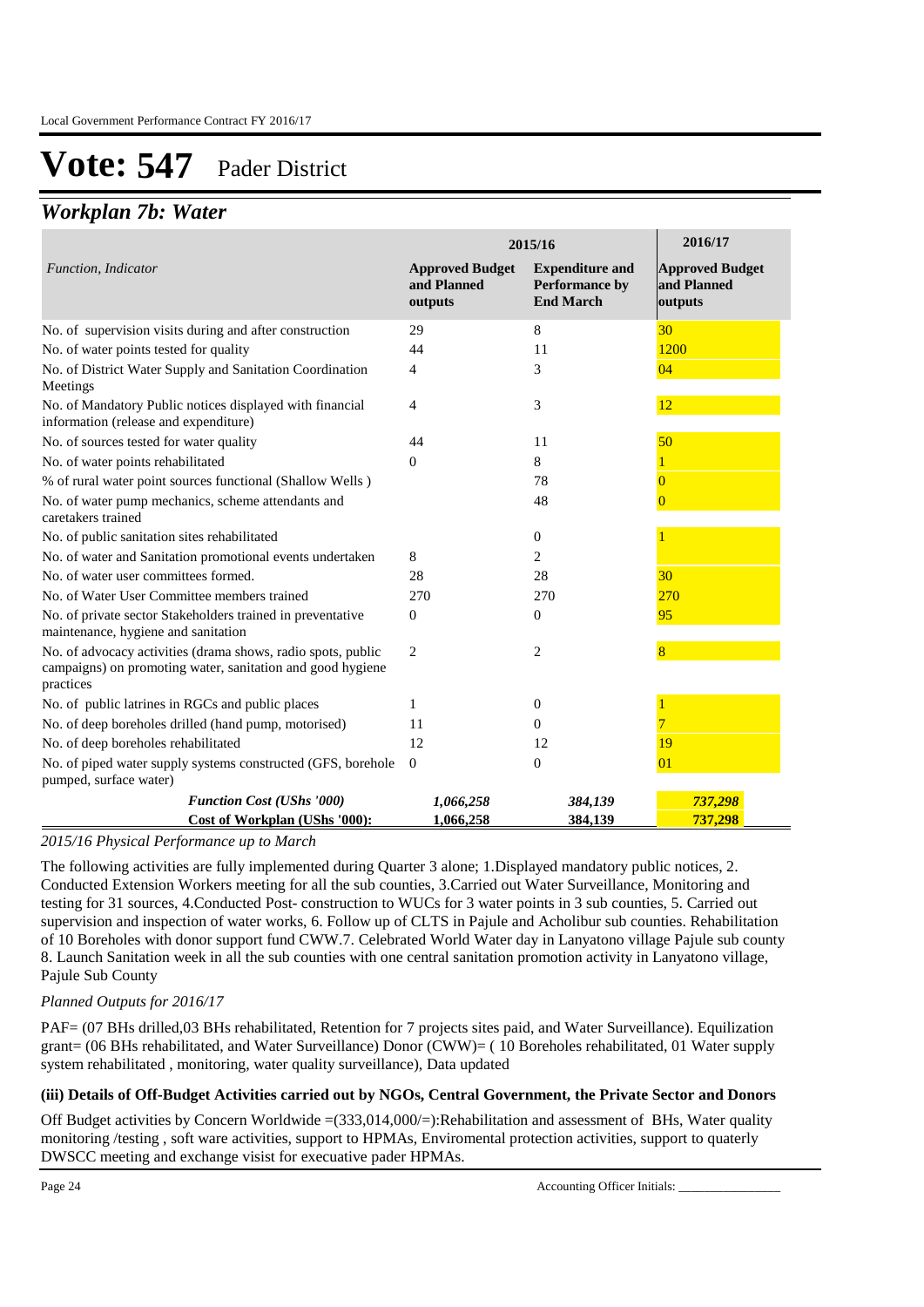### *Workplan 7b: Water*

### **(iv) The three biggest challenges faced by the department in improving local government services**

*Operation and Maintenance of water facilities. 1.*

Poor monthly collection of water user fees and record keeping by the community members.

### *Water coverage 2.*

High percentage of our water coverage is within the formerly IDP camps. Many villages still lack safe drinking water.

### *Inadequate Funding 3.*

The IPF is low . The demand for safe drinking water is high.

## *Workplan 8: Natural Resources*

### **(i) Overview of Workplan Revenue and Expenditures**

| <b>UShs Thousand</b>                                 |                           | 2015/16                 | 2016/17                   |  |
|------------------------------------------------------|---------------------------|-------------------------|---------------------------|--|
|                                                      | Approved<br><b>Budget</b> | Outturn by end<br>March | Approved<br><b>Budget</b> |  |
| A: Breakdown of Workplan Revenues:                   |                           |                         |                           |  |
| <b>Recurrent Revenues</b>                            | 172,572                   | 113,092                 | 166,966                   |  |
| District Unconditional Grant (Non-Wage)              | 10,470                    | 200                     | 28,385                    |  |
| District Unconditional Grant (Wage)                  | 32,323                    | 58,237                  | 77,649                    |  |
| <b>Locally Raised Revenues</b>                       | 55,086                    | $\Omega$                | 54,805                    |  |
| Multi-Sectoral Transfers to LLGs                     | 1,820                     | $\Omega$                |                           |  |
| Sector Conditional Grant (Non-Wage)                  | 72,873                    | 54,655                  | 6,127                     |  |
| <b>Development Revenues</b>                          | 20,000                    | 6,000                   | 17,068                    |  |
| District Discretionary Development Equalization Gran | 20,000                    | 6.000                   | 17,068                    |  |
| <b>Total Revenues</b>                                | 192,572                   | 119,092                 | 184,034                   |  |
| <b>B: Breakdown of Workplan Expenditures:</b>        |                           |                         |                           |  |
| Recurrent Expenditure                                | 172,572                   | 93,796                  | 166,966                   |  |
| Wage                                                 | 32,323                    | 58,237                  | 77,649                    |  |
| Non Wage                                             | 140,249                   | 35,560                  | 89,317                    |  |
| Development Expenditure                              | 20,000                    | 6.000                   | 17,068                    |  |
| Domestic Development                                 | 20,000                    | 6,000                   | 17,068                    |  |
| Donor Development                                    | $\mathbf{0}$              | $\theta$                | $\overline{0}$            |  |
| <b>Total Expenditure</b>                             | 192,572                   | 99,796                  | 184,034                   |  |

### *2015/16 Revenue and Expenditure Performance up to March*

Natural resource department cumulative receipt is UGX 119,092,000 of the approved budget (UGX 192,572,000) representing 62% receipt upto Q3, this is not as 75% required because of no allocation under LRR and UCG and no funds was accessed under LGMSDP grant. The over expenditure under wage is due low budgetary allocation for wages in the department meanwhile the actual consumption is high. The department received 78% of its quarterly budget. It spent 51.6% on salaries and 16.8% on non-wage activities.

### *Department Revenue and Expenditure Allocations Plans for 2016/17*

Natural resources sector is heavily financed by the central government transfers. The budget however dropped by 4.4% compared to the FY 2015/16 attributed to by huge reduction in the conditional grants to the sector.The revenues will be spent on wages, Capacity Development, land management and physical planningof trading centres.

### **(ii) Summary of Past and Planned Workplan Outputs**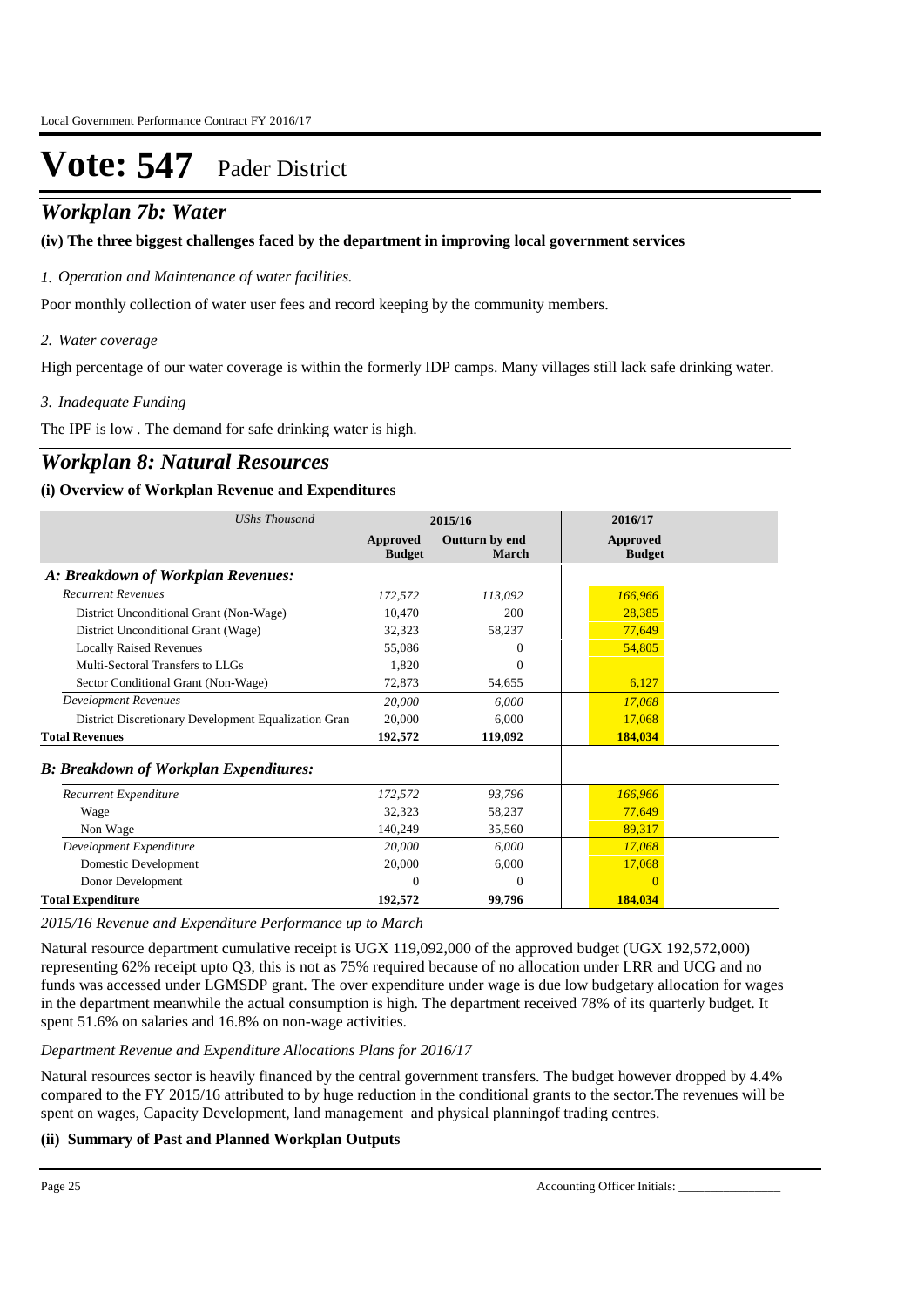### *Workplan 8: Natural Resources*

|                                                                            | 2015/16                                          | 2016/17                                                      |                                                  |
|----------------------------------------------------------------------------|--------------------------------------------------|--------------------------------------------------------------|--------------------------------------------------|
| Function, Indicator                                                        | <b>Approved Budget</b><br>and Planned<br>outputs | <b>Expenditure and</b><br>Performance by<br><b>End March</b> | <b>Approved Budget</b><br>and Planned<br>outputs |
| <b>Function: 0983 Natural Resources Management</b>                         |                                                  |                                                              |                                                  |
| Area (Ha) of trees established (planted and surviving)                     | 20                                               | 5                                                            |                                                  |
| Number of people (Men and Women) participating in tree<br>planting days    | 200                                              | 50                                                           | <b>200</b>                                       |
| No. of Agro forestry Demonstrations                                        | 10                                               | $\overline{0}$                                               |                                                  |
| No. of community members trained (Men and Women) in<br>forestry management | 200                                              | $\Omega$                                                     | <b>200</b>                                       |
| No. of monitoring and compliance surveys/inspections<br>undertaken         | 48                                               | $\overline{0}$                                               | 48                                               |
| No. of Water Shed Management Committees formulated                         | 3                                                | 0                                                            |                                                  |
| No. of Wetland Action Plans and regulations developed                      | 5                                                | 0                                                            |                                                  |
| Area (Ha) of Wetlands demarcated and restored                              | 12                                               |                                                              |                                                  |
| No. of community women and men trained in ENR monitoring                   | 6                                                | $\theta$                                                     | 120                                              |
| No. of monitoring and compliance surveys undertaken                        | 12                                               | 2                                                            | 12                                               |
| No. of new land disputes settled within FY                                 | 12                                               | $\overline{2}$                                               |                                                  |
| <b>Function Cost (UShs '000)</b>                                           | 192,572                                          | 99,796                                                       | 184,034                                          |
| Cost of Workplan (UShs '000):                                              | 192,572                                          | 99,796                                                       | 184,034                                          |

### *2015/16 Physical Performance up to March*

The district Hqtrs compound is maintained though with delayed payments, Three (3) central Tree nurseries were established in Puranga, Kilak, Atanga and Pajule sub-counties for production of assorted tree seedlings are being monitored closely. 2 Agro forestry demonstrations maintained in Pader Town Council and Puranga sub-county. 2 monitoring and compliance surveys/ inspections undertaken in Angagura, Laguti, Pajule, Pader, Ogom sub counties and Pader Town Council.

### *Planned Outputs for 2016/17*

Payment of staff wages,compound cleaning services, trainings of farmers, training staff and stakeholders on Environment and Natural Resouces management, tree planting and afforestation, training in forestry management and forestry regulation and inspection, community training, Wetland and River Bank Restoration, Environment sensitization, training, monitoring and compliance evaluation, tittling and land conflict resolution. Drawing detail physical development plans of sub-county Headquaters.

### **(iii) Details of Off-Budget Activities carried out by NGOs, Central Government, the Private Sector and Donors**

LWF Pader will support farmers in Lapul, Pader s/c and Pader Town Council in Tree planting and Afforestation, sensitization, Training, monitoring and evaluation forestry programme

### **(iv) The three biggest challenges faced by the department in improving local government services**

### *In adequate funding 1.*

Key priorities can not be implemented

### *Under staffing 2.*

Activities can not be implemented because of wide coverage

### *Lack of transport 3.*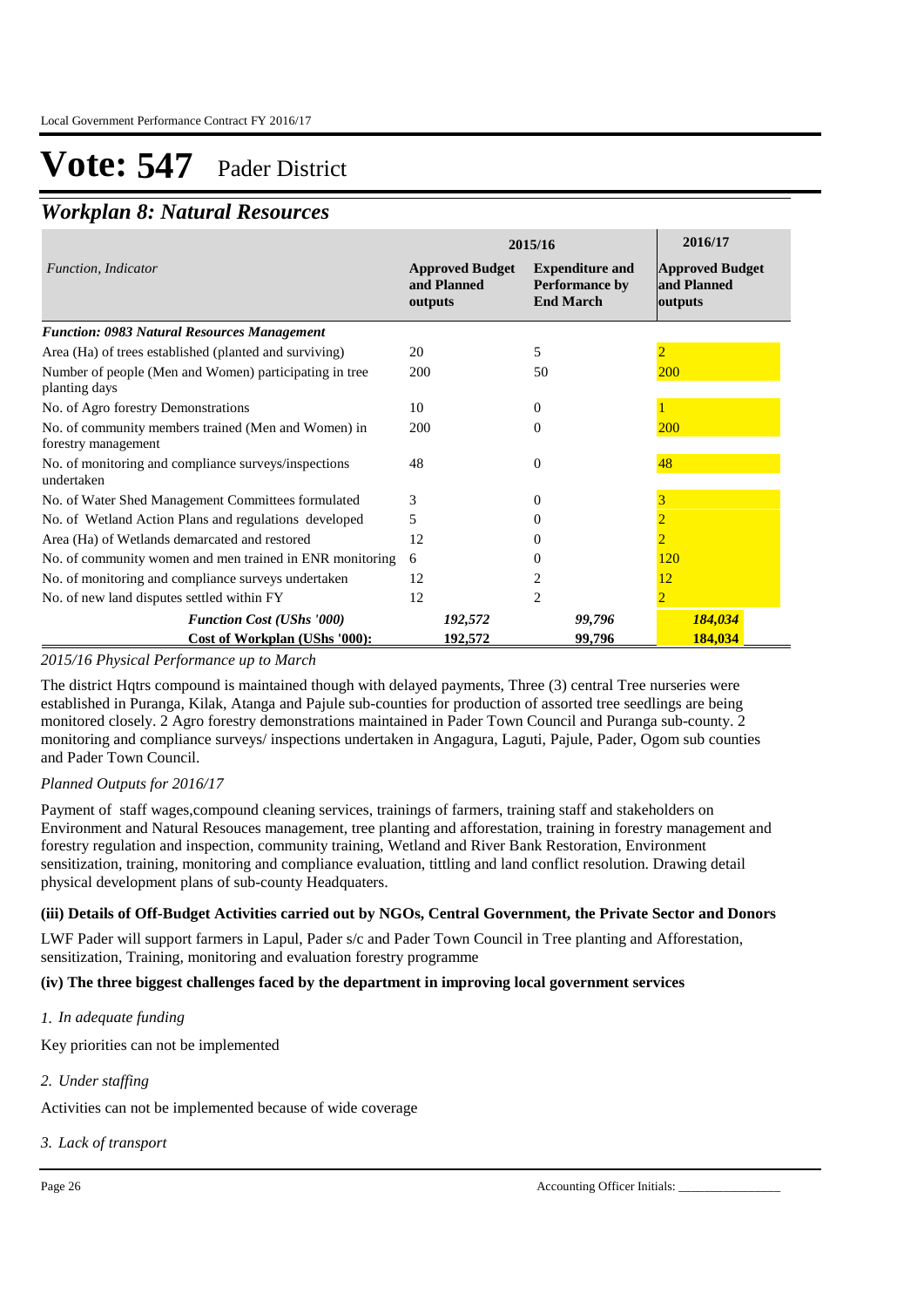## *Workplan 8: Natural Resources*

Renders communities inaccessible hence resort to hiring motor cycles

## *Workplan 9: Community Based Services*

### **(i) Overview of Workplan Revenue and Expenditures**

| <b>UShs Thousand</b>                                 |                           | 2015/16                 | 2016/17                          |  |
|------------------------------------------------------|---------------------------|-------------------------|----------------------------------|--|
|                                                      | Approved<br><b>Budget</b> | Outturn by end<br>March | <b>Approved</b><br><b>Budget</b> |  |
| A: Breakdown of Workplan Revenues:                   |                           |                         |                                  |  |
| <b>Recurrent Revenues</b>                            | 102,821                   | 143,955                 | 214,781                          |  |
| District Unconditional Grant (Non-Wage)              | 6.091                     | $\Omega$                | 21,607                           |  |
| District Unconditional Grant (Wage)                  | 19,746                    | 103,228                 | 137,637                          |  |
| <b>Locally Raised Revenues</b>                       | 3.732                     | $\Omega$                | 3,382                            |  |
| Multi-Sectoral Transfers to LLGs                     | 18,951                    | $\Omega$                |                                  |  |
| Sector Conditional Grant (Non-Wage)                  | 54,301                    | 40,727                  | 52,155                           |  |
| <b>Development Revenues</b>                          | 2,163,316                 | 436.971                 | 1,072,993                        |  |
| District Discretionary Development Equalization Gran | 9.935                     | 1,752                   | 11,606                           |  |
| Donor Funding                                        | 57.039                    | 16,647                  | 57,039                           |  |
| Multi-Sectoral Transfers to LLGs                     | 76,971                    | 60,254                  |                                  |  |
| Other Transfers from Central Government              | 2,019,371                 | 358,318                 | 1,000,000                        |  |
| <b>Transitional Development Grant</b>                |                           | $\Omega$                | 4,348                            |  |
| <b>Total Revenues</b>                                | 2,266,137                 | 580,926                 | 1,287,773                        |  |
| <b>B: Breakdown of Workplan Expenditures:</b>        |                           |                         |                                  |  |
| Recurrent Expenditure                                | 102,821                   | 129,376                 | 214,781                          |  |
| Wage                                                 | 19,746                    | 103,228                 | 137,637                          |  |
| Non Wage                                             | 83,075                    | 26,148                  | 77,144                           |  |
| Development Expenditure                              | 2,163,316                 | 364,242                 | 1,072,993                        |  |
| Domestic Development                                 | 2,106,277                 | 364,242                 | 1,015,954                        |  |
| Donor Development                                    | 57,039                    | $\Omega$                | 57,039                           |  |
| <b>Total Expenditure</b>                             | 2,266,137                 | 493,618                 | 1,287,773                        |  |

*2015/16 Revenue and Expenditure Performance up to March*

Community Based services department in this third quarter implemented a number of activities but with facilitation from Development Partners. The total budget for the quarter was 566,534,000 and the actual release was UGX 70,227,000, representing 12% of the total budget for the quarter. Actual spending was UGX 66,929,000. The difference was due to the anticipated YLP funding which was expected to have been released by now, but due to the delay on the part of the youth to generate the sub project. The funding was not released.

#### *Department Revenue and Expenditure Allocations Plans for 2016/17*

Community Based services will receive funding from Government of Uganda under Conditional grants to fund activities of special interest groups, YLP and FAL activities. The department will also receive funding to facilitate routine administration under unconditional grant and salaries. In total, the department expect to receive 283,425,650 from Government to run the financial year.

### **(ii) Summary of Past and Planned Workplan Outputs**

|                     | 2015/16                |                        | 2016/17                |
|---------------------|------------------------|------------------------|------------------------|
| Function, Indicator | <b>Approved Budget</b> | <b>Expenditure and</b> | <b>Approved Budget</b> |
|                     | and Planned            | <b>Performance by</b>  | and Planned            |
|                     | outputs                | <b>End March</b>       | outputs                |

*Function: 1081 Community Mobilisation and Empowerment*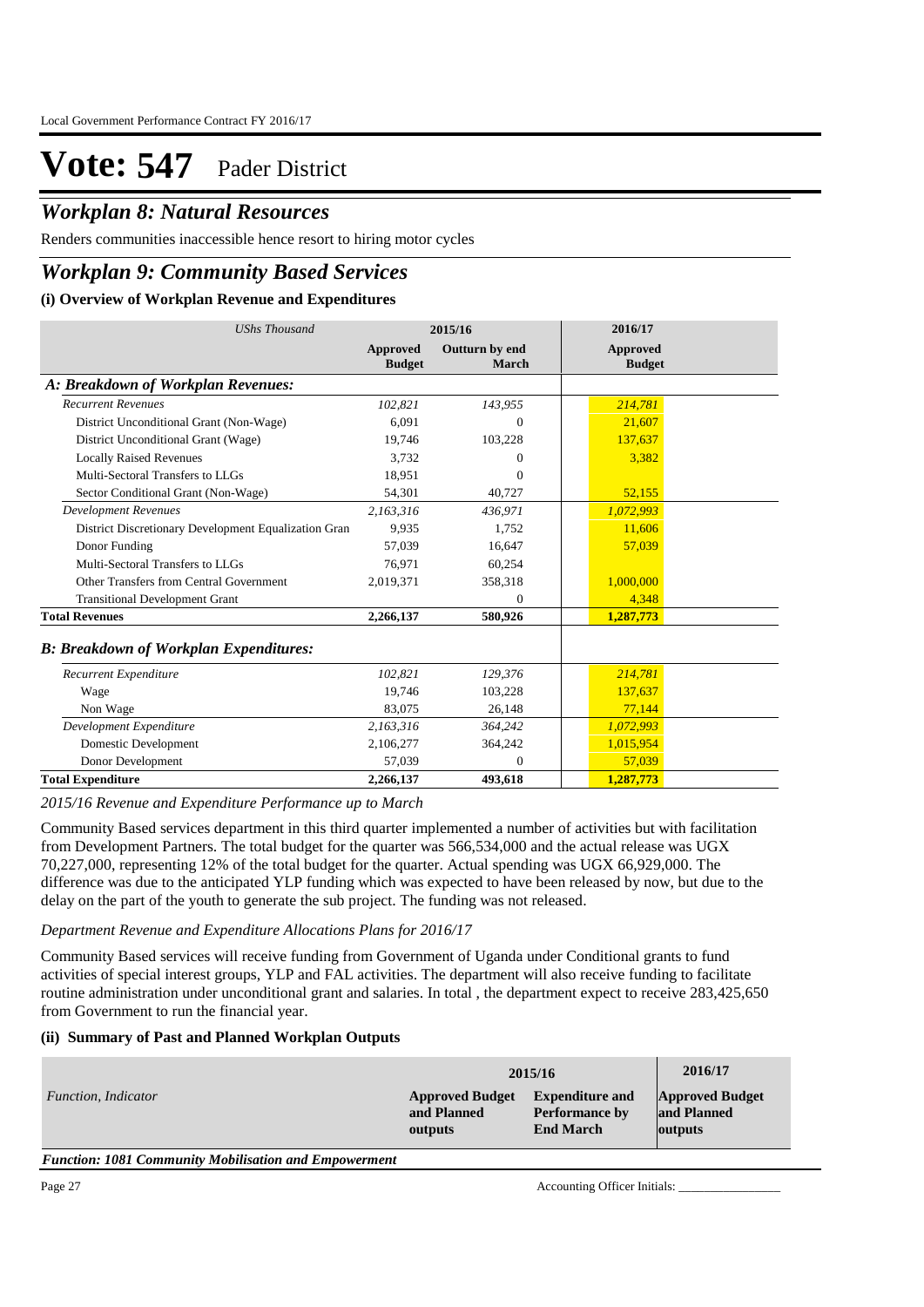## *Workplan 9: Community Based Services*

|                                                                    | 2015/16                                          | 2016/17                                                             |                                                  |
|--------------------------------------------------------------------|--------------------------------------------------|---------------------------------------------------------------------|--------------------------------------------------|
| Function, Indicator                                                | <b>Approved Budget</b><br>and Planned<br>outputs | <b>Expenditure and</b><br><b>Performance by</b><br><b>End March</b> | <b>Approved Budget</b><br>and Planned<br>outputs |
| No. of children settled                                            | 200                                              | 264                                                                 | 600                                              |
| No. of Active Community Development Workers                        | 22                                               | 11                                                                  | 12                                               |
| No. FAL Learners Trained                                           | 45                                               | 24                                                                  | 52                                               |
| No. of children cases (Juveniles) handled and settled              | 16                                               | 36                                                                  |                                                  |
| No. of Youth councils supported                                    | 4                                                | 2                                                                   |                                                  |
| No. of assisted aids supplied to disabled and elderly<br>community | 20                                               | 7                                                                   |                                                  |
| No. of women councils supported                                    | 4                                                | 2                                                                   |                                                  |
| <b>Function Cost (UShs '000)</b>                                   | 2,266,138                                        | 493,618                                                             | 1,287,773                                        |
| Cost of Workplan (UShs '000):                                      | 2.266.138                                        | 493.618                                                             | 1.287.773                                        |

### *2015/16 Physical Performance up to March*

The department continued to coordinate the development partners in the District for effective service delivery. This is done through the monthly coordination meeting. With support from Save the children, the department organised a training on gender roles and transformation for the staffs from the sub counties of Angagura, Atanga, Laguti, Latanya Pajule Awere and Pader TC. Probation department continued to partner with Police CFPU to respond to Child abuse cases and family dialogue to ensure safe environment for children.

### *Planned Outputs for 2016/17*

One administration block for community Based services renovated, IGA funded for special interest groups and YLP, Quaterly monitoring and support supervision done in all the 12 Sub Counties, Gender mainstreamed in all government department and work place dispute peacefully settled.

### **(iii) Details of Off-Budget Activities carried out by NGOs, Central Government, the Private Sector and Donors**

This will be achieved through partneship with other development agencies like CARITAS, LWF, CCF Pader, AMREF, World Vision Uganda. Media will play a key role in advocating for social morals and peaceful coexistence that them joine participation in community transformation of the people of Pader.

### **(iv) The three biggest challenges faced by the department in improving local government services**

### *Poor transport in the department 1.*

The department currently have only one Toyota Land cruiser which is too hold and expensive to maintain. Some of the cases would best be followed on motorcylce due to the location of the venue and the nature of the road, but the department does not have.

### *Staffing gap 2.*

There are sensitive positions at the department that have for long remain vaccant, Key among them is the Labour employment and industrial relation office.

### *Low funding to the department 3.*

Due to the increased awareness n the services and the level of commitment shown by the staffs , reporting of cases relating to child abuse has gone high whch require timely response from the department, and there is no funding to facilitate this.

## *Workplan 10: Planning*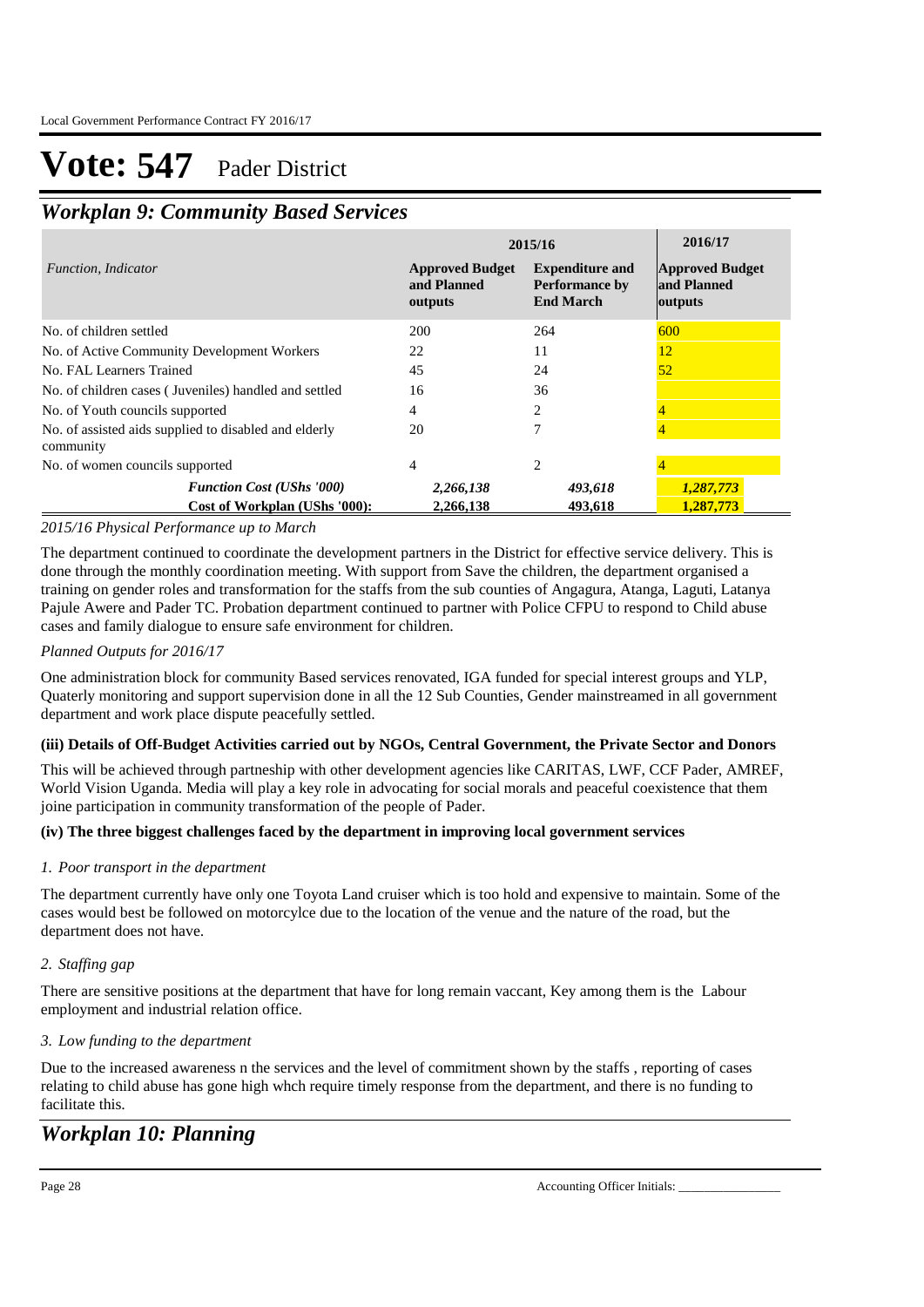## *Workplan 10: Planning*

### **(i) Overview of Workplan Revenue and Expenditures**

| UShs Thousand                                        | 2015/16                   |                         | 2016/17                   |  |
|------------------------------------------------------|---------------------------|-------------------------|---------------------------|--|
|                                                      | Approved<br><b>Budget</b> | Outturn by end<br>March | Approved<br><b>Budget</b> |  |
| A: Breakdown of Workplan Revenues:                   |                           |                         |                           |  |
| <b>Recurrent Revenues</b>                            | 139,581                   | 73,653                  | 108,353                   |  |
| District Unconditional Grant (Non-Wage)              | 27,178                    | 15,838                  | 68,438                    |  |
| District Unconditional Grant (Wage)                  | 30,457                    | 20,105                  | 30,457                    |  |
| <b>Locally Raised Revenues</b>                       | 28,874                    | 5,766                   | 9.458                     |  |
| Support Services Conditional Grant (Non-Wage)        | 53,072                    | 31,944                  |                           |  |
| <b>Development Revenues</b>                          | 88,805                    | 51,918                  | 72,962                    |  |
| District Discretionary Development Equalization Gran | 56,805                    | 51,918                  | 40,962                    |  |
| Donor Funding                                        | 32,000                    | $\mathbf{0}$            | 32,000                    |  |
| <b>Total Revenues</b>                                | 228,387                   | 125,571                 | 181,315                   |  |
| <b>B</b> : Breakdown of Workplan Expenditures:       |                           |                         |                           |  |
| Recurrent Expenditure                                | 139,581                   | 73,653                  | 108,353                   |  |
| Wage                                                 | 30,457                    | 20,105                  | 30,457                    |  |
| Non Wage                                             | 109,124                   | 53,548                  | 77,896                    |  |
| Development Expenditure                              | 88.805                    | 51,918                  | 72,962                    |  |
| Domestic Development                                 | 56,805                    | 51,918                  | 40,962                    |  |
| Donor Development                                    | 32,000                    | $\Omega$                | 32,000                    |  |
| <b>Total Expenditure</b>                             | 228,387                   | 125,570                 | 181,315                   |  |

### *2015/16 Revenue and Expenditure Performance up to March*

The total cumulative receipt by the end of Q3 is UGX 125,571,000 representing 55% of the approved budget. This is not to the expected 75% due to no allocation to the department under LRR, Equalisation grant and donor. The revenue base is too narrow, the BDR (UNICEF) activity is being implemented under Health department and Equilisation grant is used in the priority sectors. There was over performancr under PAF and LGDP, this was used to facilitate the departmental mandatory quarterly reporting and the Urgent need to train the PDCs to influence the planning process. The department spent 112% of the revenue received, this over expenditure is due to unspent balance in Q2 rolled over to Q3.

#### *Department Revenue and Expenditure Allocations Plans for 2016/17*

Planning Unit's revenues dropped by 21% compared to that of the Financial Year 2015/16. This reduction is due to the little allocation under deomestic development which was used to pay uncompleted projects under support to the north program.The revenues will finance staff wages especially under unconditional grants,preparation of reports, quarterly supervision and monitoring

#### **(ii) Summary of Past and Planned Workplan Outputs**

|                                   |                                  | 2015/16                                          | 2016/17                                                             |         |
|-----------------------------------|----------------------------------|--------------------------------------------------|---------------------------------------------------------------------|---------|
| Function, Indicator               |                                  | <b>Approved Budget</b><br>and Planned<br>outputs | <b>Expenditure and</b><br><b>Performance by</b><br><b>End March</b> |         |
| <b>Function: 1383</b>             |                                  |                                                  |                                                                     |         |
| No of qualified staff in the Unit |                                  | $\mathcal{D}_{\mathcal{L}}$                      | 2                                                                   |         |
| No of Minutes of TPC meetings     |                                  | 12                                               | 9                                                                   | 12      |
|                                   | <b>Function Cost (UShs '000)</b> | 228,387                                          | 125,570                                                             | 181,315 |
|                                   | Cost of Workplan (UShs '000):    | 228,387                                          | 125.570                                                             | 181,315 |

Page 29 Accounting Officer Initials: \_\_\_\_\_\_\_\_\_\_\_\_\_\_\_\_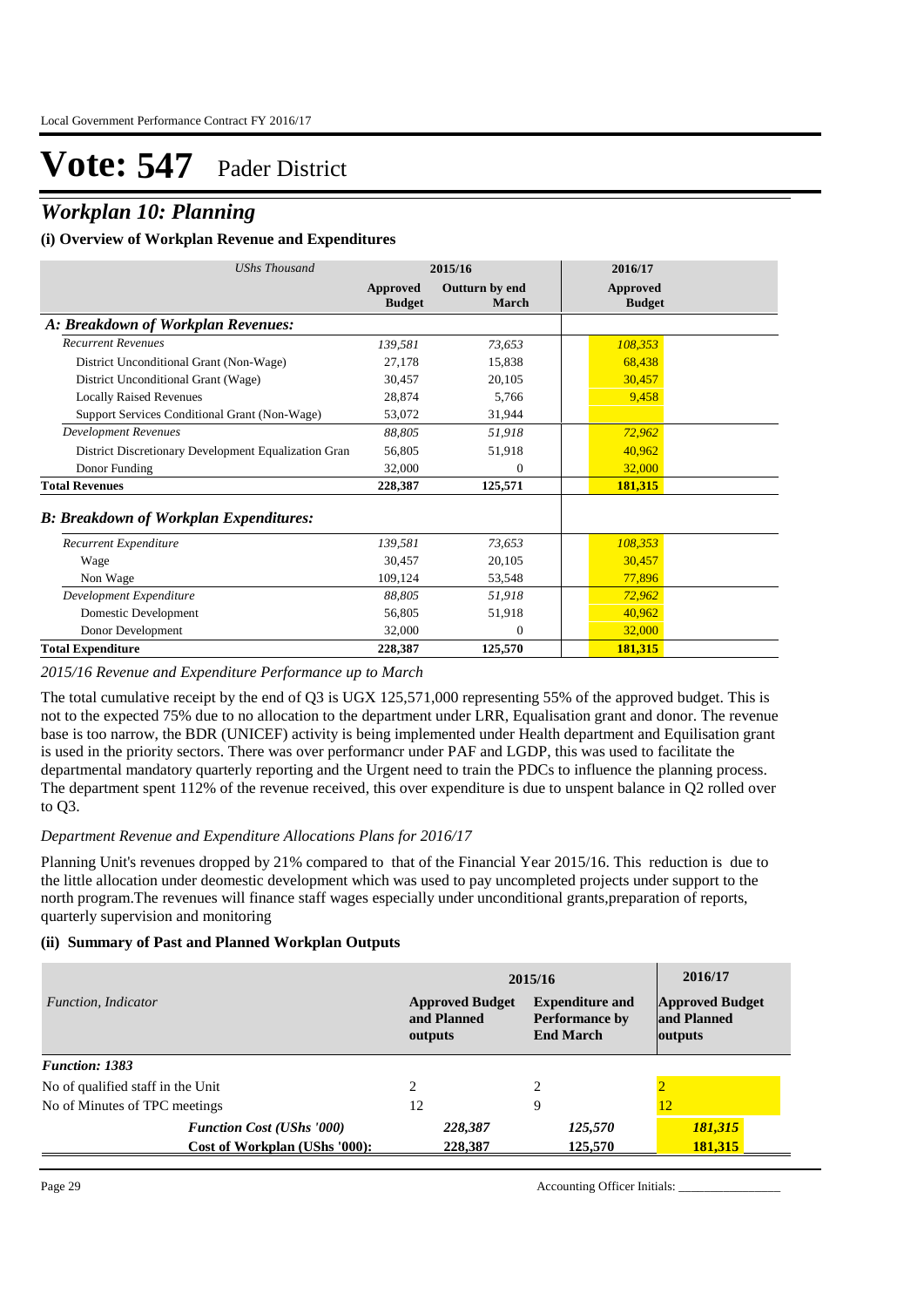## *Workplan 10: Planning*

### *2015/16 Physical Performance up to March*

Q2 OBT Report for FY 2015/2016 and Performance Contract form B produced and submitted to MoFPED, OPM, MoLG, LGFC, 50 copies of draft budget produced,3 TPC meetings held, PRDP and PAF monitoring of projects was done in all sub counties, training of Parish Development committees conducted in all sub counties

*Planned Outputs for 2016/17* 

Mentoring of LLGs (12), preparation and submissions of OBT reports (4 reports), support the preparation of budget documents (80 copies), carry out quarterly monitoring and evaluation of all projects ,conduction one budgtet conference, coordination of NGO activites and 4 quarterly reports on PRDP, support bottom up planning at all LLGs as well as internal assesment exercise.

### **(iii) Details of Off-Budget Activities carried out by NGOs, Central Government, the Private Sector and Donors**  None

### **(iv) The three biggest challenges faced by the department in improving local government services**

### *Understaffing 1.*

the sector lacks the District planner, senior planner to helps in excuting the work effectively

### *Lack of transport 2.*

The only vehicle was taken away due to court case

*Lack of committements in production of OBT reports 3.*

Most HODs treat preparation of OBT as an output of planning unit

## *Workplan 11: Internal Audit*

### **(i) Overview of Workplan Revenue and Expenditures**

| <b>UShs Thousand</b>                                 | 2015/16                   |                         | 2016/17                   |
|------------------------------------------------------|---------------------------|-------------------------|---------------------------|
|                                                      | Approved<br><b>Budget</b> | Outturn by end<br>March | Approved<br><b>Budget</b> |
| A: Breakdown of Workplan Revenues:                   |                           |                         |                           |
| <b>Recurrent Revenues</b>                            | 34,718                    | 27,853                  | 51,955                    |
| District Unconditional Grant (Non-Wage)              | 8.828                     | 6.982                   | 28,072                    |
| District Unconditional Grant (Wage)                  | 20,309                    | 20,531                  | 20,309                    |
| <b>Locally Raised Revenues</b>                       | 4.008                     | $\theta$                | 3,573                     |
| Multi-Sectoral Transfers to LLGs                     | 760                       | $\Omega$                |                           |
| Support Services Conditional Grant (Non-Wage)        | 813                       | 340                     |                           |
| <b>Development Revenues</b>                          |                           | 0                       | 10,241                    |
| District Discretionary Development Equalization Gran |                           | $\mathbf{0}$            | 10,241                    |
| <b>Total Revenues</b>                                | 34,718                    | 27,853                  | 62,195                    |
| <b>B: Breakdown of Workplan Expenditures:</b>        |                           |                         |                           |
| Recurrent Expenditure                                | 34,718                    | 27,853                  | 51,955                    |
| Wage                                                 | 20,309                    | 20,531                  | 20,309                    |
| Non Wage                                             | 14,409                    | 7,322                   | 31,646                    |
| Development Expenditure                              | $\theta$                  | 0                       | 10,241                    |
| Domestic Development                                 | $\Omega$                  | $\mathbf{0}$            | 10,241                    |
| Donor Development                                    | $\Omega$                  | $\mathbf{0}$            | $\Omega$                  |
| <b>Total Expenditure</b>                             | 34,718                    | 27,853                  | 62,195                    |